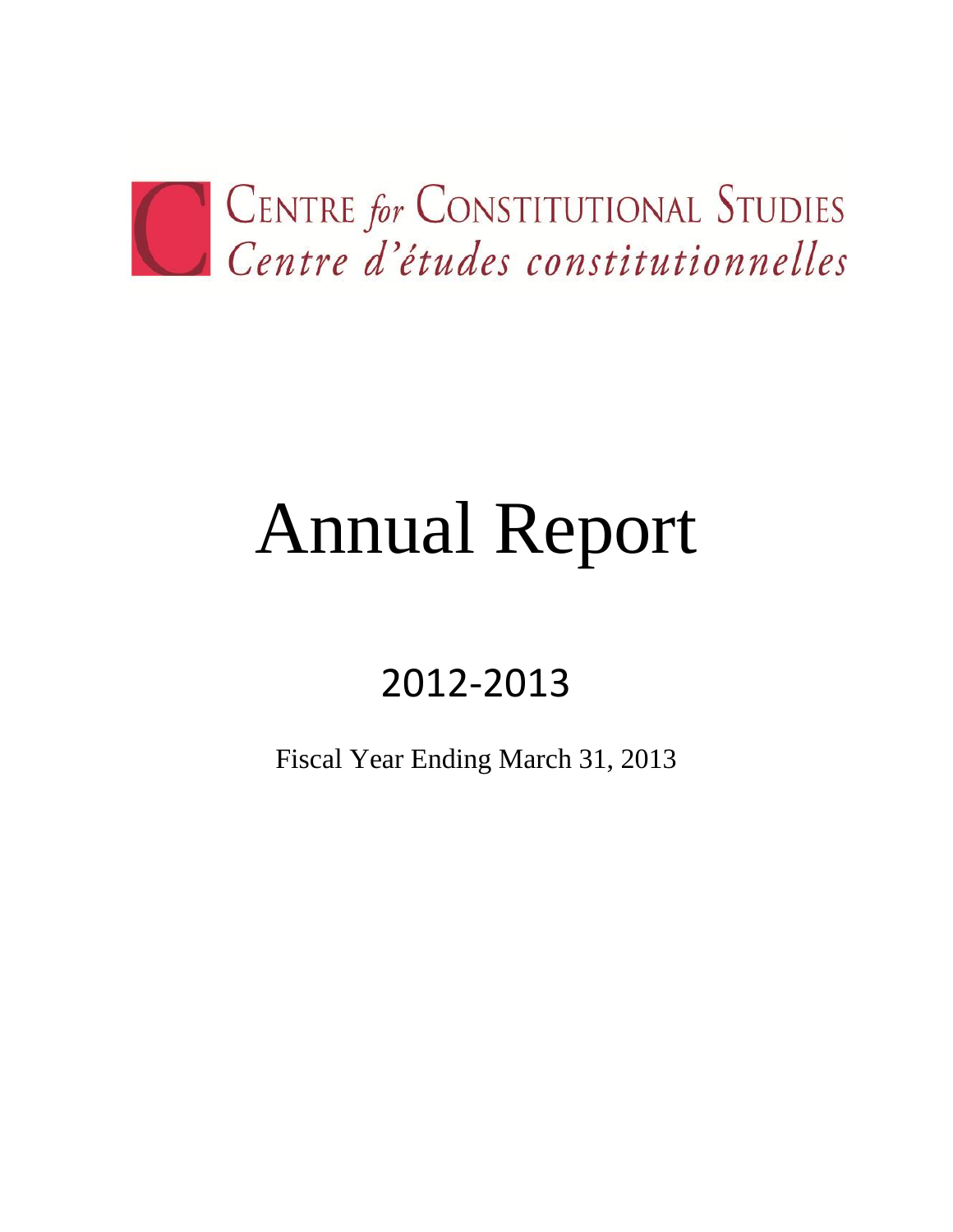# **Table of Contents Annual Report** 2012-2013

| Programming                          |
|--------------------------------------|
|                                      |
| $\circ$<br>$\circ$                   |
|                                      |
|                                      |
| Organizational and Funding Structure |
|                                      |
|                                      |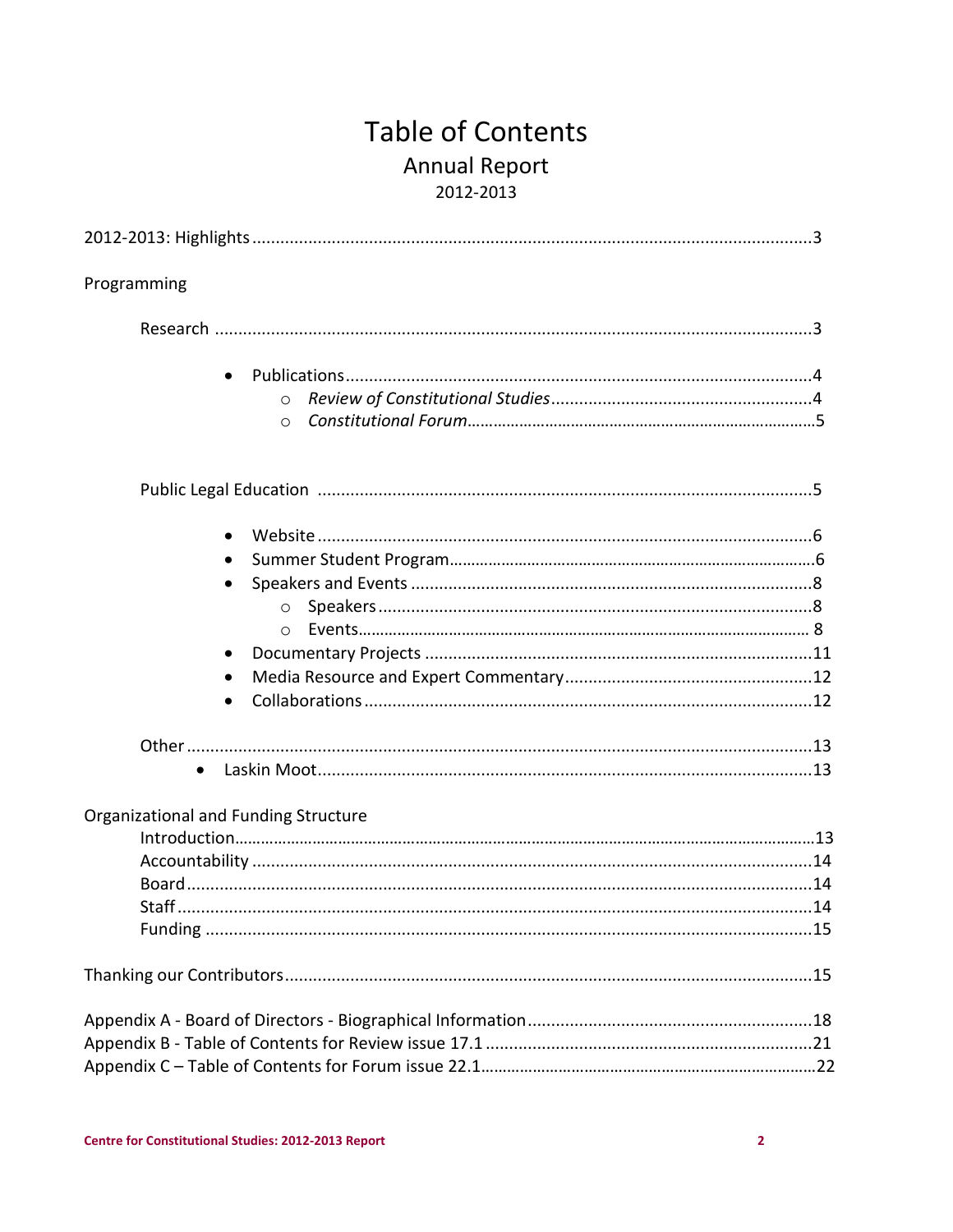# <span id="page-2-0"></span>**2012-2013: Highlights**

Highlighting the 2012-2013 year was the Centre's Speakers and Events series which featured a wide ranging number of constitutional issues by excellent speakers who presented to large and enthusiastic audiences. Beginning the year was celebration of the 30<sup>th</sup> anniversary of the *Canadian Charter of Rights and Freedoms* with an entertaining presentation about the history of the *Hunter v Southam* case – Edmonton's first *Charter* case to reach the Supreme Court of Canada. In October, David Frum, a wellknown author and pundit, presented the 24<sup>th</sup> Annual McDonald Lecture in Constitutional Studies. He spoke on the issue of judicial legitimacy – how it is gained and how it is lost. Two professors from the Faculty of Law, Cathy Bell and Eric Adams, provided insights into the challenges, controversies and consequences of the *Daniels v Canada* case which has redefined the meaning of 'Indian' from a constitutional perspective. Professor Carver, Faculty of Law and Jared Wesley, Director, Federal-Provincial Relations with the Government of Alberta, analyzed the recent questions put to the Supreme Court of Canada and the Quebec Court of Appeal by the Canadian and Quebec governments on the possibilities for Senate Reform in Canada in the  $21<sup>st</sup>$  century. And a delegation of politicians and academics from South Sudan who are in the process of drafting a constitution for their new country spoke about the challenges they face in designing the constitution that will shape their emerging democracy.

The Centre is also pleased to welcome it first Education and Communications Coordinator, Dustin Martin who is responsible for making information about the Constitution available to the general public. Specifically, Dustin develops and maintains the Centre's extensive web-based public legal education resources, coordinates the hiring of student writers for the development of public education resources, coordinates public legal education projects and events and develops communications and marketing strategies for the Centre.

# **Programming**

# **1. Research**

The **Centre's Research Program** serves the academic community and the broader public to increase understandings of constitutions. To this end, the Centre facilitates research projects, organizes conferences and symposia, hosts speakers and publishes journals and books.

The Centre's Research Program objectives are:

- 1. To create and maintain a multidisciplinary and interdisciplinary Centre for the study of constitutional issues at the University of Alberta;
- 2. To facilitate research on constitutional issues;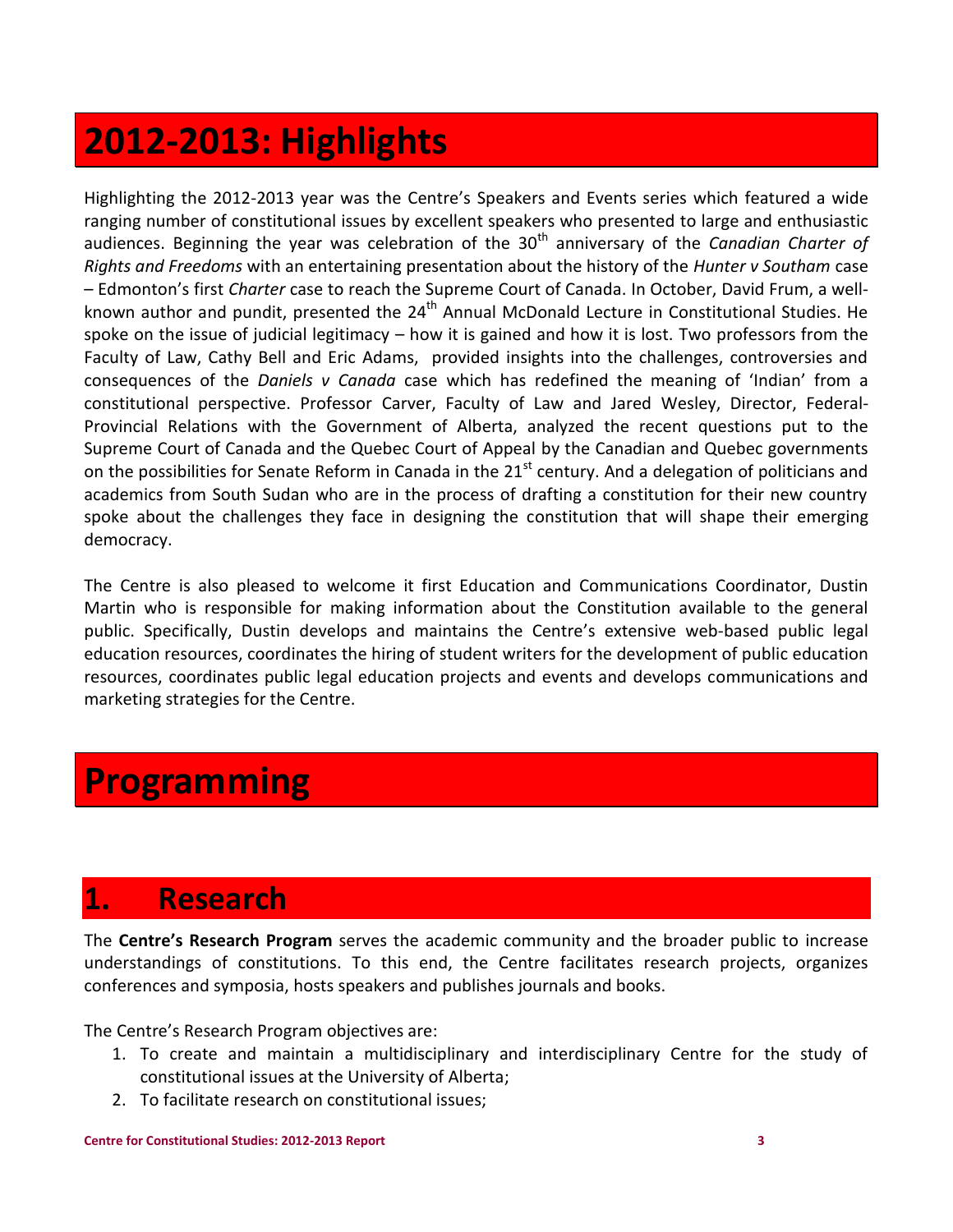- 3. To provide an avenue for publication of high quality, peer reviewed research papers by publishing the *Review*;
- 4. To organize conferences, symposia, workshops and lectures which provide an opportunity for academics to collaborate and to further academic thought on constitutional issues of relevance to the courts, the public and policy makers.

## **Publications**

### **Journals**

The Centre publishes two journals: *Review of Constitutional Studies constitutionelles,* a peer reviewed journal published twice yearly, and *Constitutional Forum* an online publication which provides an opportunity for interdisciplinary debate and dialogue on constitutional issues. Both journals publish articles in English and French.

### *Review of Constitutional Studies*



The *Review* is unique as the only interdisciplinary journal in Canada that publishes academic work on constitutional issues. The journal receives submissions from around the world and uses a double blind peer review process.

The *Review* is a print journal with paid subscribers. Articles published in the journal are available online through digital aggregators: HeinOnline, EBSCO and GALE and they are available on the Centre website one year after publication.

**Volume 17, Number 1** was published in June, 2012. The issue contains a reflection about the *Charter's* 30th anniversary by John Whyte, a longer article in French on the unwritten constitution which has received excellent reviews, an article on the protective function of section 7 and the 23<sup>rd</sup> McDonald Lecture by Professor David Dyzenhaus. In total, 17 manuscripts were received for this issue. The Table of Contents for this issue can be found at Appendix B of this Report.

**Volume 17, Number 2** which will be published in 2013-2014 contains three articles and one book review. Of significance in this issue is an article by Mark Power, Francois Larocque and Darius Bosse on the adverse effects of the adversarial system on constitutional litigation. The article focuses on the *Caron and Boutet* case which was recently heard by the Alberta Court of Appeal on whether all of Alberta's laws need to be available in French as well as English. This is a key constitutional case.

The *Review* is fortunate to have an **Editorial Board** comprised of enthusiastic academics from across Canada: Professor Margot Young, Law, UBC; Professor Steve Patten, Political Science, U of A; Professor Eric Adams, Law, U of A; Professor Donald Ipperciel, Philosophy, Faculté Saint Jean, U of A; Professor Dwight Newman, Law, U Sask; Professor Ben Berger, Law, Osgoode; Professor Robert Leckey, Law, McGill and Professor Alexandra Dobrowolsky, Political Science, St. Mary's University.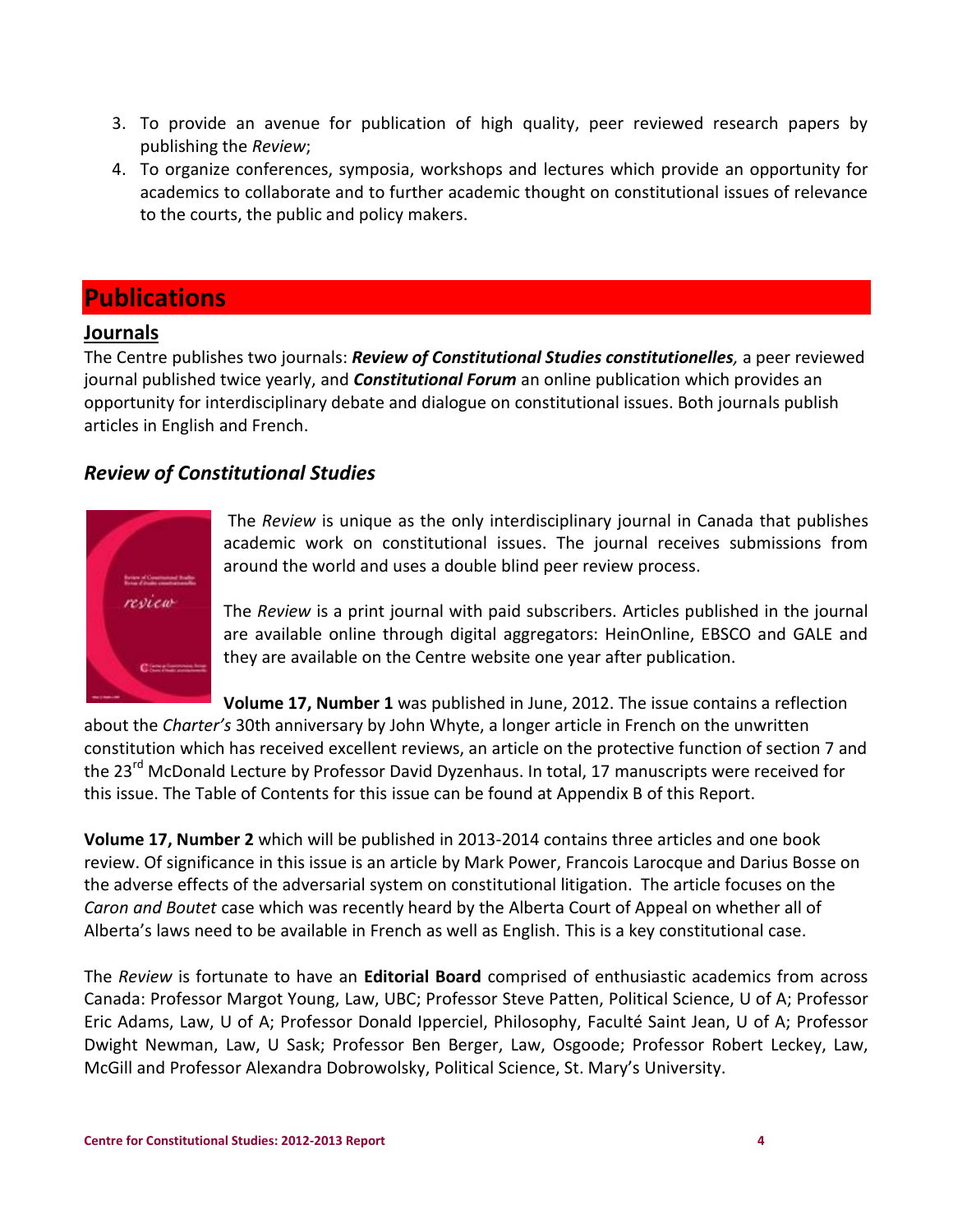### *Constitutional Forum constitutionnel*



The *Forum* is an online journal published through the University of Alberta's online journal system (OJS). Articles written for the *Forum*  are generally shorter than those published in the *Review* and they

are meant to provide insightful commentary on current topics of Canadian and International constitutional importance. **Link to the** *Forum at: [Constitutional Forum](http://ejournals.library.ualberta.ca/index.php/constitutional_forum/issue/archive)*

**Volume 21, Number 1** was published in July, 2012. The issue includes 3 articles: the speech given by Roy Romanow at the Patriation Negotiations Conference; an article in French by Hugo Cyr on federalism and an article by U of A graduate student, Sarah Hamill on judges and religious-based reasoning;

**Volume 21, Number 2** was published in early 2013 and includes: an article by Bruce Hicks on Senate Reform; an article by Diana Ginn which is the final article in a three part series that she has published in the *Forum.* This one is entitled, "Legislators and Religious Based Reasoning". The last article is by Professor Dwight Newman and discusses a rather novel approach for entrenchment of property rights. It is entitled, "The Bilateral Amending Formula as a Mechanism for the Entrenchment of Property Rights";

**Volume 22, Number 1:** Following the successful Constitutional Law Symposium, jointly hosted by the Centre and the Legal Education Society of Alberta in September 2012, the Centre published a special issue of the *Forum* in February 2013. This issue includes 8 of the papers presented at the Symposium. The Table of Contents for this issue can be found at Appendix C of this Report.

# **2. Public Education**

The **Centre's Public Legal Education Program** makes reliable information and resources about the Constitution available to the general public in Alberta. Its mission is: "**Making the Constitution Relevant to Albertans**". The program's objectives are:

- 1. To be a recognized provider of reliable, neutral, plain-language information on constitutional affairs for the general public;
- 2. To be a valued source of information and advice to various sectors of the public in Alberta, specifically:
	- a. Teachers, post-secondary instructors and public librarians;
	- b. Other Alberta PLE organizations;
	- c. Journalists (mainstream and social media).
- 3. To encourage public dialogue on issues of constitutional relevance;
- 4. To be a recognized developer of PLE talent among U of A law and political science students (by means of training and work experience in plain-language writing on constitutional issues);
- 5. To be an active, visible and sustained public education presence in Alberta.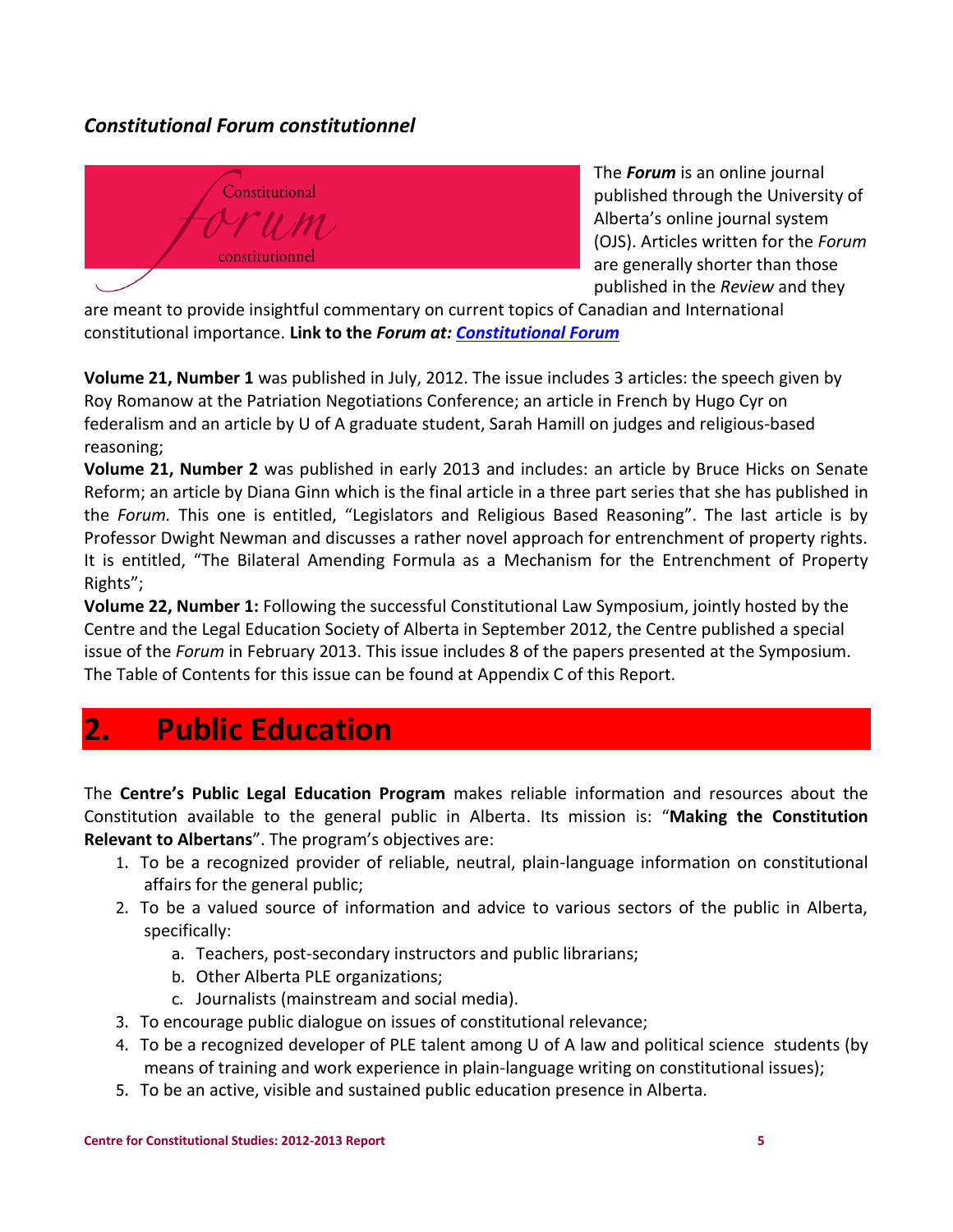## **Our Website**

The Centre's primary vehicle for delivery of accessible information about the Constitution to the public is its website. Each year we hire students in law and political science who work full time during the summer and part time during the academic year to research and write plain language articles on current constitutional issues for our website.

Our website [\(http://www.law.ualberta.ca/centres/ccs/\)](http://www.law.ualberta.ca/centres/ccs/) includes the following features:

- **Constitutional Issues:** These articles discuss constitutional themes and controversies. Each article includes links to related resources and highlights the wider implications of issues to promote understanding of constitutional matters;
- **Headline Reviews:** These are plainly worded synopses of current events with constitutional significance. Particular attention is paid to topics that actually originate in Alberta; articles take a neutral tone and direct the reader to sources. Through its Headline Reviews, the Centre plays a leading – even unique -- role in pointing out and clarifying constitutional issues while they remain topical;
- **Constitutional Keywords**: Constitutional Keywords define terms and concepts that appear in Canadian constitutional discourse, whether in the courts, legislatures, election campaigns, or the media. It is easily accessible to the general public but still useful for specialized publics such as reporters, teachers, and librarians;
- **Featured Court Rulings:** These are accessible summaries of both recently decided and "landmark" constitutional cases, emphasizing key Alberta precedents. They are written specifically for the general public but are also useful to legal practitioners, students, teachers, journalists, and other specialized groups of the public.

A new website is being designed for the Centre and should be operational in the Fall 2013.

# **Summer Student Program**

The Centre is fortunate to hire enthusiastic University students each summer to write plain language articles on constitutional issues for the Centre's website. These articles are written so that interested members of the public can easily access information about the Constitution and about Canadian constitutional issues.

During the summer of 2012 the Centre students –**Leah McDaniel,** (JD 2013), **Judy Feng (**JD 2014) and **Kristen Pue (**Political Science – 2012) worked from May  $14<sup>th</sup>$  to August  $10<sup>th</sup>$ , 2012. After learning about plain language writing, they produced 24 articles for our website. They also participated in a short series of mini-seminars: Professor Bruce Ziff provided a seminar on the Occupy Movement in the context of property rights; Graduate Student Sarah Hamill spoke about the difficulty of amending our Constitution and what that means for the future and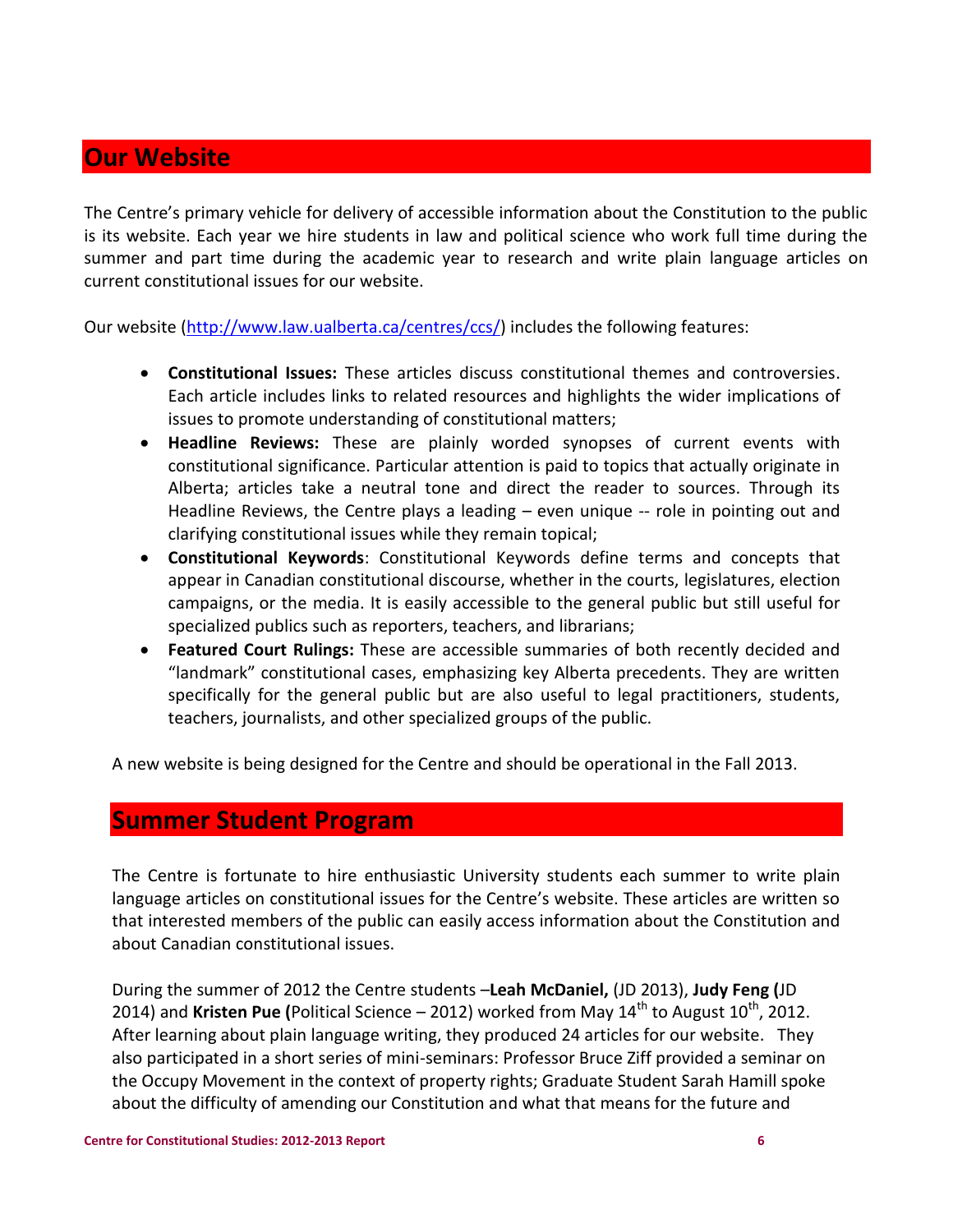Mathew Pagels a law student, spoke about Fetal Alcohol Spectrum Disorder and Charter Issues. Professors Adams, Garber and Penney assisted the students with work on specific articles.

A major project for the students this summer was writing case summaries on the Reference cases. This "package" of reference cases is a valuable teaching resource. As in previous years, the students focused on current issues in the news that could be linked to the Constitution and on recent or significant constitutional cases. They also filled in some gaps in criminal cases that were not on our site (e.g. *R v Willier* and *R v Sinclair).* 

One of the students fulfilled an obligation that the Centre undertook in collaboration with the Centre for Public Legal Education (CPLEA) to provide research assistance on French minority language cases as part of a project to produce curriculum materials for the schools.

The following articles were published on the Centre website:

### **Featured Court Rulings:**

- *[Reference re Secession of Quebec](http://www.law.ualberta.ca/centres/ccs/rulings/Secession_of_Quebec.php)*, in Context: *Articulating Canada's Underlying Constitutional Principles, Examining the Right to Self-Determination, Confronting the Court's Limits in Dealing with Political Matters*
- Reference re: *Securities Act* (2011) [Does Parliament Have the Power to Establish a Canada](http://www.law.ualberta.ca/centres/ccs/rulings/Securities_Act_2011.php)[wide Securities Regulator?](http://www.law.ualberta.ca/centres/ccs/rulings/Securities_Act_2011.php)
- **[Reference re: Manitoba Language Rights](http://www.law.ualberta.ca/centres/ccs/rulings/manitoba_language_rights.php)**
- *Carter v Canada (Attorney General)* [\(2012\): BC Court Rules that Ban on Assisted Suicide is](http://www.law.ualberta.ca/centres/ccs/rulings/Carter_v_Canada.php)  [Unconstitutional](http://www.law.ualberta.ca/centres/ccs/rulings/Carter_v_Canada.php)
- *R v Willier* [\(2010\): Does the Right to Counsel Include a Right to a](http://www.law.ualberta.ca/centres/ccs/rulings/Willier.php) *Specific* Lawyer?
- **•** [British Columbia Teachers' Federation v British Columbia \(2011\)](http://www.law.ualberta.ca/centres/ccs/rulings/BC_Election_Campaigns.php)  Third Party Election [Advertising limits in BC Election Campaigns](http://www.law.ualberta.ca/centres/ccs/rulings/BC_Election_Campaigns.php)
- *R v Sinclair* [\(2010\): No Constitutional Right to Have a Lawyer Present During Police](http://www.law.ualberta.ca/centres/ccs/rulings/Sinclair.php)  [Interrogation](http://www.law.ualberta.ca/centres/ccs/rulings/Sinclair.php)
- *Tessier Ltée v Quebec* (2012) [Division of Powers and Labour Relations](http://www.law.ualberta.ca/centres/ccs/rulings/Tessier.php)
- *Harper v Canada* (2004) [Third Party Election Advertising limits in Federal Election](http://www.law.ualberta.ca/centres/ccs/rulings/Elections_Act.php)  **[Campaigns](http://www.law.ualberta.ca/centres/ccs/rulings/Elections_Act.php)**

### **Constitutional Issues:**

- ["Trojan Horse": Opposition's Procedural Odyssey with Omnibus Bill C](http://www.law.ualberta.ca/centres/ccs/issues/Omnibus_BillC38.php)-38
- The Reference Procedure: The Government's [Ability to Ask the Court's Opinion](http://www.law.ualberta.ca/centres/ccs/issues/Reference_Procedure.php)
- [The Omnibus Budget Implementation Bill: Balancing Democratic Accountability with](http://www.law.ualberta.ca/centres/ccs/issues/Omnibus.php)  [Legislative Efficiency](http://www.law.ualberta.ca/centres/ccs/issues/Omnibus.php)
- *[Ted Opitz, et al. v. Borys Wrzesnewskyj, et al.](http://www.law.ualberta.ca/centres/ccs/issues/Etobicoke.php)*: the Battle Over Etobicoke Centre Election **[Results](http://www.law.ualberta.ca/centres/ccs/issues/Etobicoke.php)**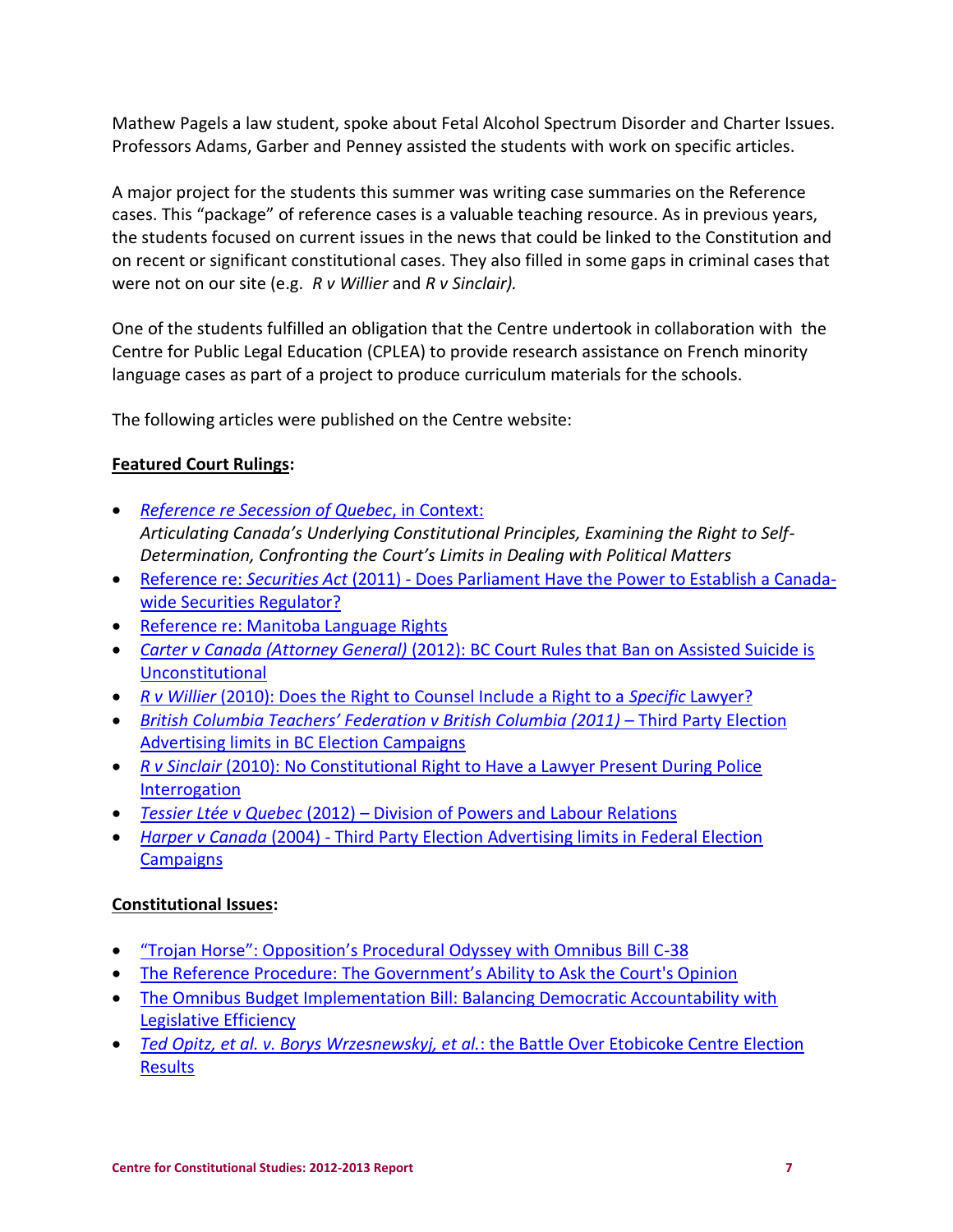- *R v Khawaja* at the Supreme [Court: Does the Definition of "Terrorist Activity" in the](http://www.law.ualberta.ca/centres/ccs/issues/khawaja.php) *Criminal Code* [Violate Constitutional Freedoms?](http://www.law.ualberta.ca/centres/ccs/issues/khawaja.php)
- [Third Party Advertising Limits and the Freedom of Expression in Elections](http://www.law.ualberta.ca/centres/ccs/rulings/BC_Election_Campaigns.php)
- [A "Big City Charter" for Edmonton and Calgary: Explaining the Role of Municipalities in](http://www.law.ualberta.ca/centres/ccs/issues/Big_City_Charter.php)  [Canada's Federal Framework](http://www.law.ualberta.ca/centres/ccs/issues/Big_City_Charter.php)

### **Headline Reviews:**

- Legal Perspectives on Bill 78 [Quebec's "Emergency Law" to Quell Student Protests](http://www.law.ualberta.ca/centres/ccs/news/?id=371)
- House of Commons votes to repeal "hate messages" section of the Canadian Human Rights [Act](http://www.law.ualberta.ca/centres/ccs/news/?id=373)
- [Canadian Expatriates Seek Full Rights to Vote](http://www.law.ualberta.ca/centres/ccs/news/?id=370)
- Bill C-309: Alberta MP's "M[ask Crime" Bill Draws Supporters and](http://www.law.ualberta.ca/centres/ccs/news/?id=367) Sceptics
- [Federal Government Faces Constitutional Challenges to Scrapping the Long-gun Registry](http://www.law.ualberta.ca/centres/ccs/news/?id=367)
- [Constitutional Challenges Looming for Alberta's N](http://www.law.ualberta.ca/centres/ccs/news/?id=372)ew Drunk Driving Laws
- [Tobacco Advertising Rules Go Back to Court … Again](http://www.law.ualberta.ca/centres/ccs/news/?id=366)
- B.C. Premier Vows to Shut Down N[orthern Gateway Pipeline Project if 5 "Bottom](http://www.law.ualberta.ca/centres/ccs/issues/Gateway_Pipeline.php)-Lines" [Aren't Met: Can She, Constitutionally?](http://www.law.ualberta.ca/centres/ccs/issues/Gateway_Pipeline.php)

### **Speakers and Events**

During the academic year the Centre invites professors and other experts to speak to a public audience about current constitutional issues. The events are an excellent medium for establishing a community/university dialogue with audiences composed of students, professors, policy experts, legal practitioners and members of the public. The Centre's proximity to downtown Edmonton and the LRT makes it relatively easy for lawyers, members of the judiciary, government policy makers and members of the general public to attend events in the Law Centre.

# **Speakers**

 **Sujit Choudry – Trudeau Lecture – April 11, 2012:** The Centre organized a Faculty Seminar for professors and students in law, political science, sociology, and history with Professor Sujit Choudry, Trudeau Fellow. He spoke on, "The Paper Chase: The Need for the Institutional Regulation of the Papers of Supreme Court Justices". Professor Choudry is the Cecilia Goertz Professor of Law at the New York University School of Law and a well-respected constitutional scholar. His Trudeau Lecture, titled, "The Globalization of the Canadian Constitution" was given at the Law Centre on April 11, 2012. The Centre worked with the Faculty of Law to organize and to advertise this lecture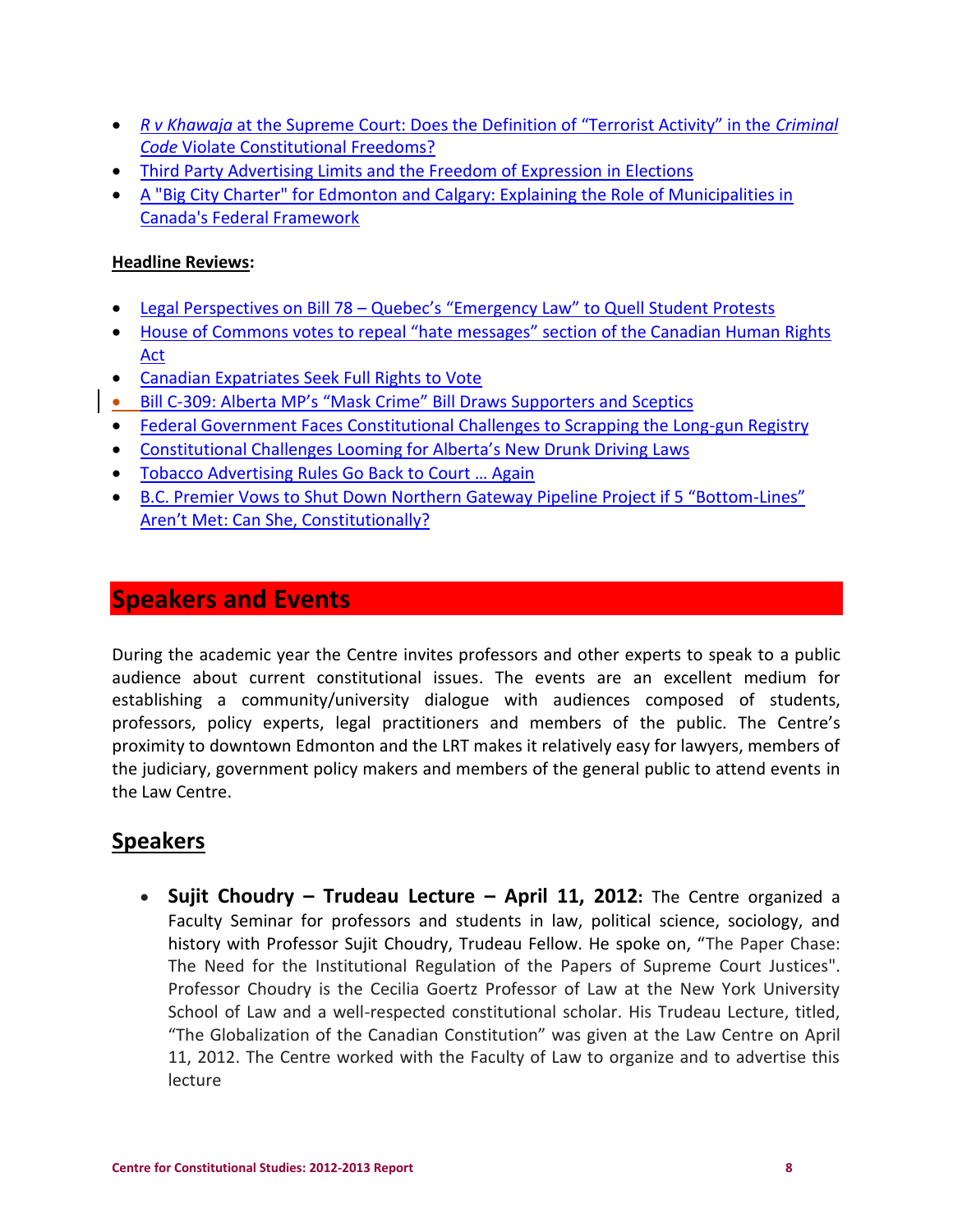- **David Frum - 24th Annual McDonald Lecture in Constitutional Studies:** This year's McDonald Lecturer, David Frum, spoke on October 18, 2012, to a highly motivated and interested audience of approximately 190. The title of his presentation was, "Judicial Legitimacy: How It Is Gained, How it is Lost". Feedback from attendees was extremely positive and the group most appreciated Mr. Frum's candid and fulsome responses to audience questions. Mr. Frum is a contributing editor for Newsweek, the Daily Beast and a CNN commentator. He is also well known for having been a former special assistant to President George W. Bush (2001-2002).
- **"The New Constitutional Indian': Challenges, Controversies and Consequences of** *Daniels v Canada"* – Professors Catherine Bell and Eric Adams analyzed the *Daniels v Canada* decision on **February 6th, 2013** to a diverse and enthusiastic audience of 190 attendees. Given the *Daniels v Canada* case, their presentation addressed who is included in the meaning of 'Indians' under section 91(24) of the *Constitution Act, who is responsible for the more than 600,000 aboriginal peoples across Canada who are either Metis or who live off-reserve, Ottawa or the provinces and whether the case gives Metis and non-status Indians more rights.* Several representatives from Alberta Justice, International and Intergovernmental Relations were in attendance as were students and professors from several faculties and departments. Of note is that many aboriginal people were in attendance and they were able to ask specific questions about the impact of this decision on Alberta's Metis population.
- **"New Country, New Constitution: The How, What and Why of Constitution-making"** – Honourable MM Oturomoi of the South Sudan Law Reform (Review) Commission engaged an audience of approximately 50 on **February 27th, 2013** as he described the process of creating a new constitution for the new country of South Sudan. The audience included members of the public, Alberta Justice, International and Intergovernmental Relations, students and faculty from several faculties and departments across campus including International Relations. The Centre received much positive feedback about this presentation which many wished had been longer. This event was a collaboration between the Centre and the Alberta Law Reform Institute (ALRI). ALRI was responsible for organizing the South Sudanese delegation visit to Canada.
- **Senate Reform in the 21st Century –**On **March 22, 2013**, Professor Peter Carver, Faculty of Law and Jared Wesley, Director, Federal-Provincial Relations, Government of Alberta, addressed the significance of the Government of Canada's proposed Senate reforms in Bill C-7. They also reviewed the reference questions posed to the courts by Quebec and the Government of Canada. This was an informative session on the contents of the Government of Canada's Bill C-7 and on what is at stake for Canadians and their Constitution with the two references and their possible outcomes. Attendees at the event included a diverse group of approximately 40 people including lawyers from Alberta Justice, IPAC members, students, faculty of law and members of the public. The event was a collaboration between the Centre, IPAC and Alberta International and Intergovernmental Relations ;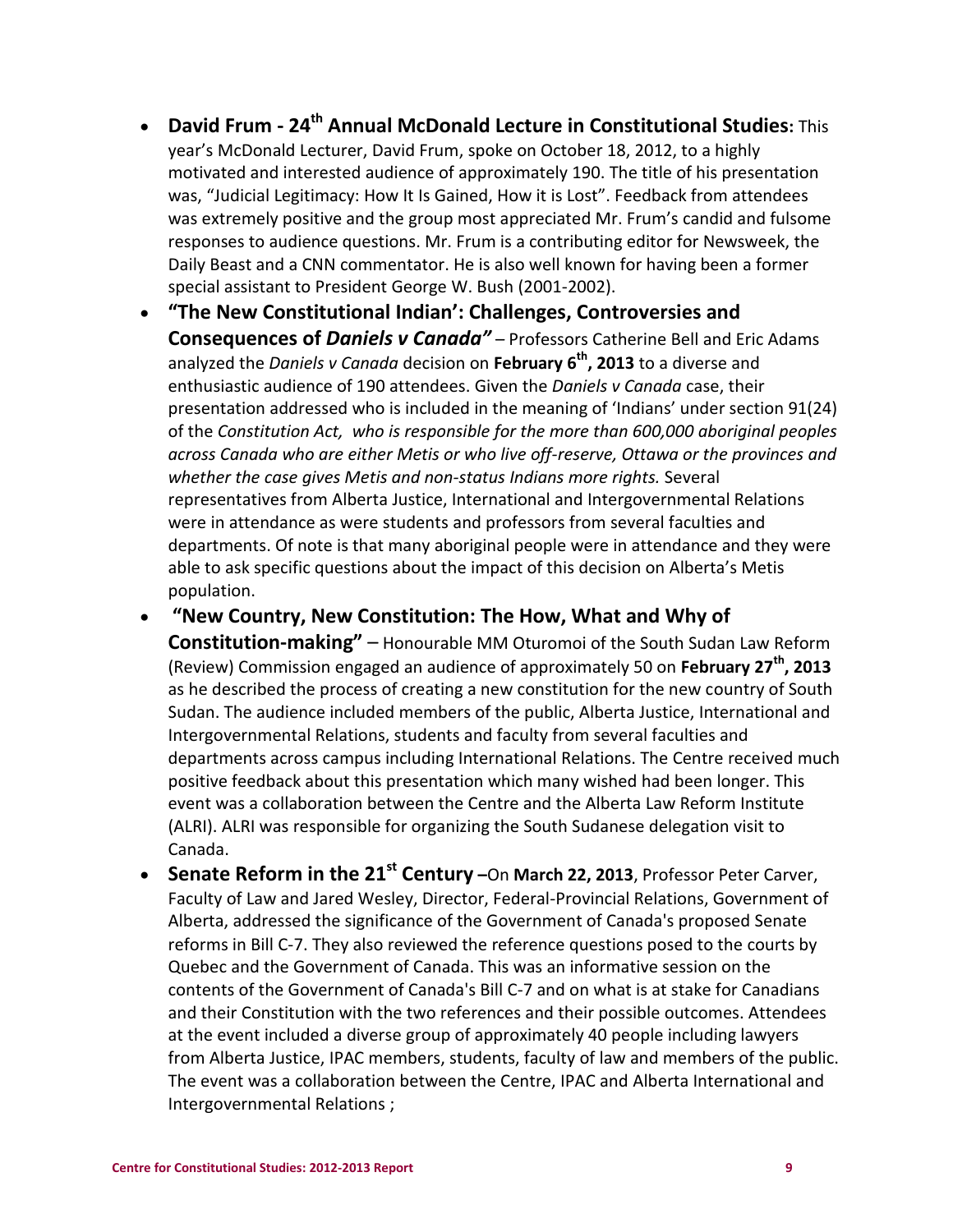### **Events**

- Un*Chartered*: 1982: April 19<sup>th</sup>, 2012: To celebrate the 30<sup>th</sup> anniversary of the *Charter,* the Centre organized a public, educational event. The two Edmonton lawyers involved in taking the first Edmonton *Charter* case to the Supreme Court of Canada spoke about their experiences with an untried and untested legal tool for which they had no instruction manual. Fred Kozak Q.C. and Judge Alan Lefever told their entertaining story surrounding their learning experience with section 8 of the *Charter* in the *Hunter v Southam* case. They were joined by former editorial writer for the Edmonton Journal and former editor of the Globe and Mail, William Thorsell who remembered the Edmonton Journal publisher, Patrick O'Callaghan's reaction when the 'Feds' came to their offices demanding documents. Tom Wakeling Q.C. spoke about his experience as a young law professor and lawyer with *Black v Law Society of Alberta* and with the *Big M Drug Mart* cases just as the *Charter* emerged. It was a well-attended and memorable evening.
- **Constitutional Symposium – September 28th, 2012:** The Centre collaborated with the Legal Education Society of Alberta (LESA) and professors in the Faculty of Law to host the first of what it hopes will be an annual Symposium featuring recent developments and future directions in constitutional law. This Symposium was held on Friday, September 28<sup>th</sup>, 2012 from 9:00 a.m. to 4:30 p.m. in the Lister Conference Centre. The target audience for this Symposium was the practicing bar and all lawyers in Alberta received a brochure from LESA advertising the event. All costs for the Symposium were covered by LESA and they coordinated all travel arrangements for presenters, registrations, symposium brochures, conference binders and conference evaluations. Approximately 35 people registered for the event and LESA indicates this was a very good number for a first such Symposium. That number also allowed LESA to break even on costs.

One of the objectives for this Symposium was to feature Western Canadian presenters and the Centre accomplished that. Seven of the twelve speakers were from the Faculty of Law, University of Alberta, one was a professor from the University of Calgary, two were professors from B.C., one professor from Saskatchewan, one U of A graduate student and lastly, one practitioner from Calgary. Four panels were featured:

- a. **The** *Charter* **and Civil Law**. Panelists: Professor Eric Adams; Colin Feasby and Professor Jennifer Koshan;
- b. **Division of Powers.** Panelists: Professor Dwight Newman, Professor Ubaka Ogbogu, Professor Moin Yahya;
- c. **Aboriginal Rights**. Panelists: Professor Janna Promislow, Neil Reddekopp and comments by Professor Catherine Bell;
- d. **The** *Charter* **and Criminal Law.** Panelists: Professor Janine Benedet; Professor Steven Penney; Professor Peter Sankoff.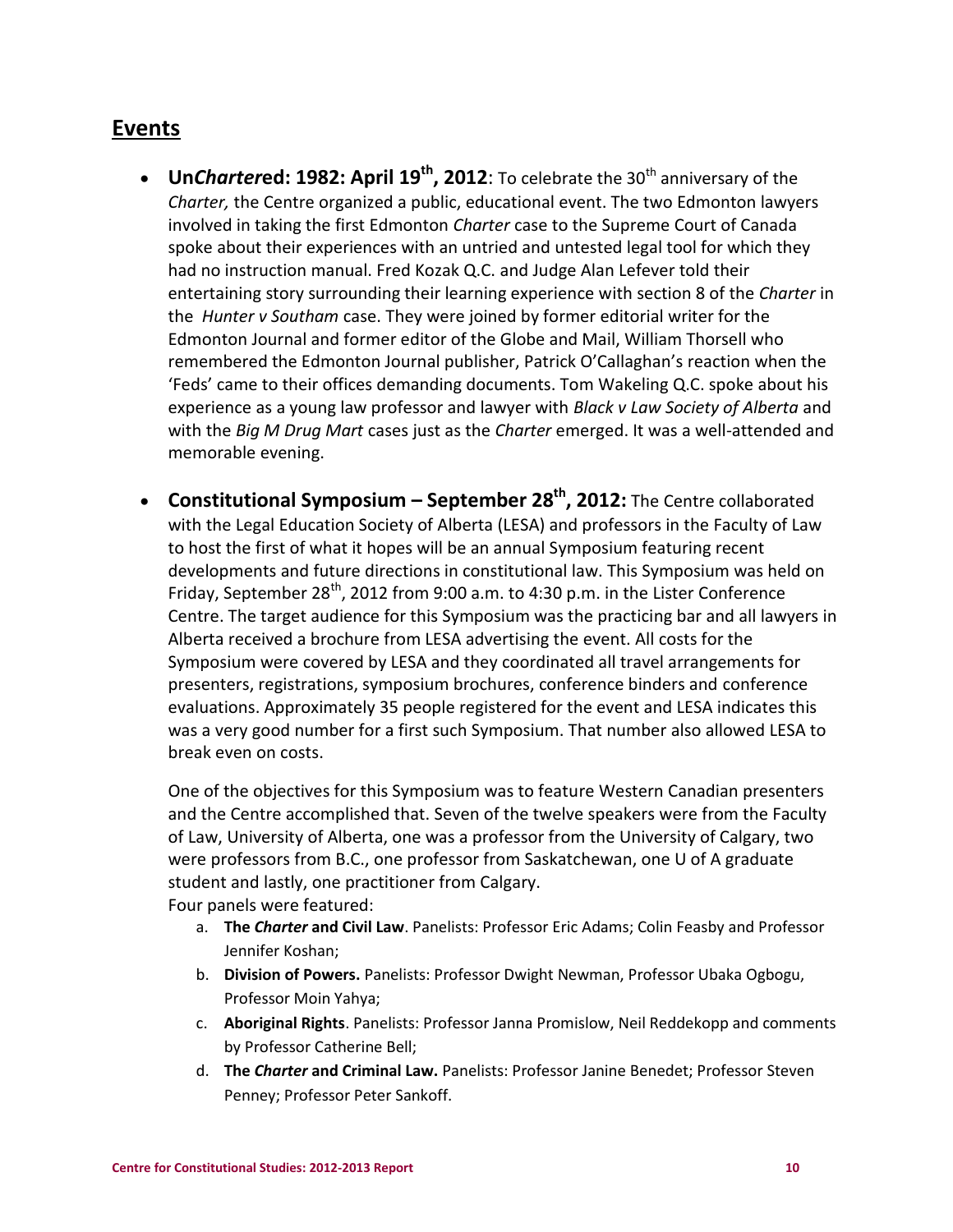A short, entertaining and informative lunch hour presentation was given by Justice Frans Slatter of the Alberta Court of Appeal.

The Symposium Planning Committee members were: Professor Steven Penney, Professor Barbara Billingsley, Professor Peter Carver, Justice June Ross, Don Padget (Alberta Justice), Kirk Lambrecht, (Justice Canada) and Patricia Paradis.

 **Law Day 2012 -** The Centre participated in Law Day on April 21, 2012. Law Day is an annual event organized by the Canadian Bar Association for the purpose of increasing public awareness and knowledge and fostering a better understanding of our laws and our legal system. The event brings thousands of members of the public to the Law Courts building in April of each year, to celebrate the entrenchment of our *Charter of Rights and Freedoms.* Several entertaining trials and other events are hosted throughout the day. The Centre participated this year by presenting the appeal of an interesting constitutional issue for the purpose of providing a 'teachable moment' about the Constitution: whether an accused person has the right to speak to his/her lawyer more than once during questioning by the police. This issue relates to section 10 b) of the *Charter,* the right to retain and instruct counsel without delay and to be informed of that right. Two young lawyers, Lindsay Tait and Tara Hayes argued the appeal before Madame Justice Joanna Goss, Court of Queen's Bench of Alberta. All participants generously donated their time and did an excellent job of explaining the importance and significance of this *Charter* right for accused persons. The audience learned a great deal and engaged in a lively debate after the decision was rendered.

### **Documentary Projects**

1. **Radio Documentary**: The CBC radio program, **IDEAS**, produced a one hour documentary entitled, '**Pondering the Patriation'.** This documentary was based on the Patriation Negotiations conference of November, 2011 which was organized by the Centre for Constitutional Studies. The documentary is an excellent summary of key presentations at the Patriation Negotiations conference and it addresses the fundamental historical questions that remain about the patriation negotiations process. Questions about whether Quebec was deliberately excluded from the final patriation deal and whether the 'Kitchen Accord' or the 'Newfoundland Proposals' allowed the group of politicians and civil servants to come to an agreement on the final deal, were discussed. The documentary aired in June and in November of 2012.

The **Ideas** documentary was produced using film footage taken by the CBC at the Patriation Negotiations conference as part of a co-production agreement between the University of Alberta and the CBC. Funding for this filming was made possible through a SSHRC Outreach grant.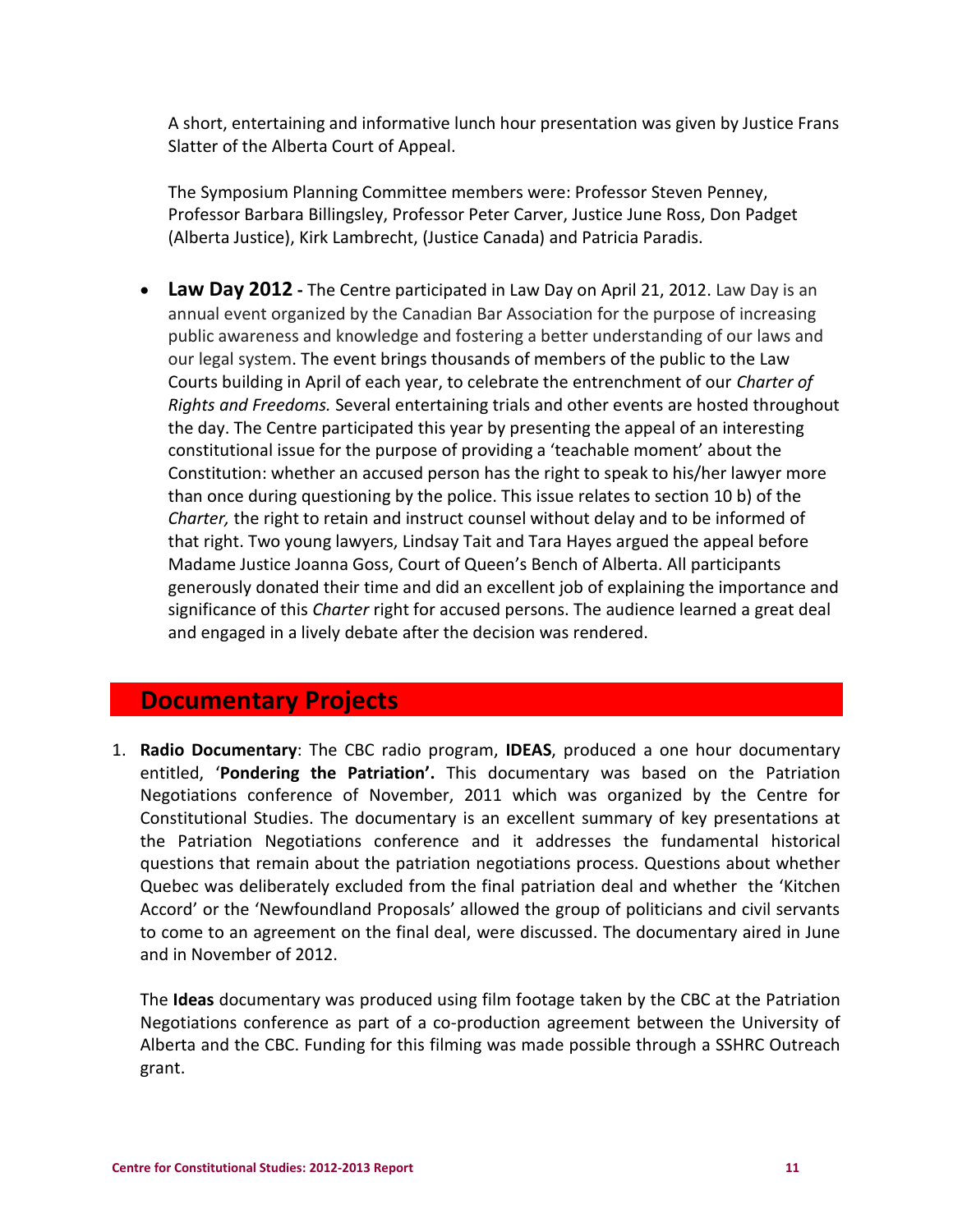The IDEAS program is available to the public on the CBC website as a podcast.

2. **Film Documentary: T**he Centre and the National Film Board are co-producing a series of 8-10 short educational films based on the Patriation Negotiations of 1981. Some of the footage from the Patriation Negotiations Conference held in 2011 will be used. Each of these films will deal with a discreet constitutional issue raised during the patriation negotiations. These short films will be available to the public as well as to high school and University students via the web. The purpose of producing these shorter films rather than one long documentary is to ensure the greatest possible accessibility to information about our Canadian constitutional history.

### **Media resource and expert commentary**

The Centre Is frequently consulted for information and expertise on constitutional issues by the public, the media and by other organizations. One of the Centre's greatest strengths is that it can be relied upon to provide expert, neutral commentary on current constitutional issues. In 2012-2013 the Centre received over 22 calls from newspaper and television reporters across Canada requesting information on Senate Reform, Gateway Pipeline, age discrimination, the *Daniels* case and several other issues. The Centre received 16 requests from the public for assistance on constitutional questions.

## **Collaborations**

In 2012-2013 the Centre's summer students provided legal expertise to the Centre for Public Legal Education of Alberta for their Minority Language Rights Project. The Alberta Government (Ministry of Intergovernmental, International and Aboriginal Relations) approached the Centre to jointly produce the 'Senate Reform in the  $21<sup>st</sup>$  Century" event in 2013. IPAC also became a partner and advertised the event through its list serve. The result of this collaboration was a highly informative and interesting analysis of the two reference cases which will be heard in the Fall by the Supreme Court and the Quebec Court of Appeal on Senate Reform.

In 2012-2013 the Centre was fortunate to collaborate with the Legal Education Society of Alberta (LESA) in organizing the first annual Constitutional Law Symposium. In addition to producing brochures and Symposium materials, the LESA advertised the Symposium to all lawyers in Alberta. As a result of this successful collaboration, we will be working together again to present the 2013 Constitutional Law Symposium.

In its role as a provider of public legal education, the Centre is a member of PLEdGE, an organization of public education providers in Edmonton who meet quarterly to share information and to provide networking opportunities. Members of PLEdGE include: the Centre for Public Legal Education of Alberta, the Edmonton Community Legal Clinic, Legal Aid, the Law Courts Libraries, Student Legal Services, Native Counseling Services, the SPCA, the Law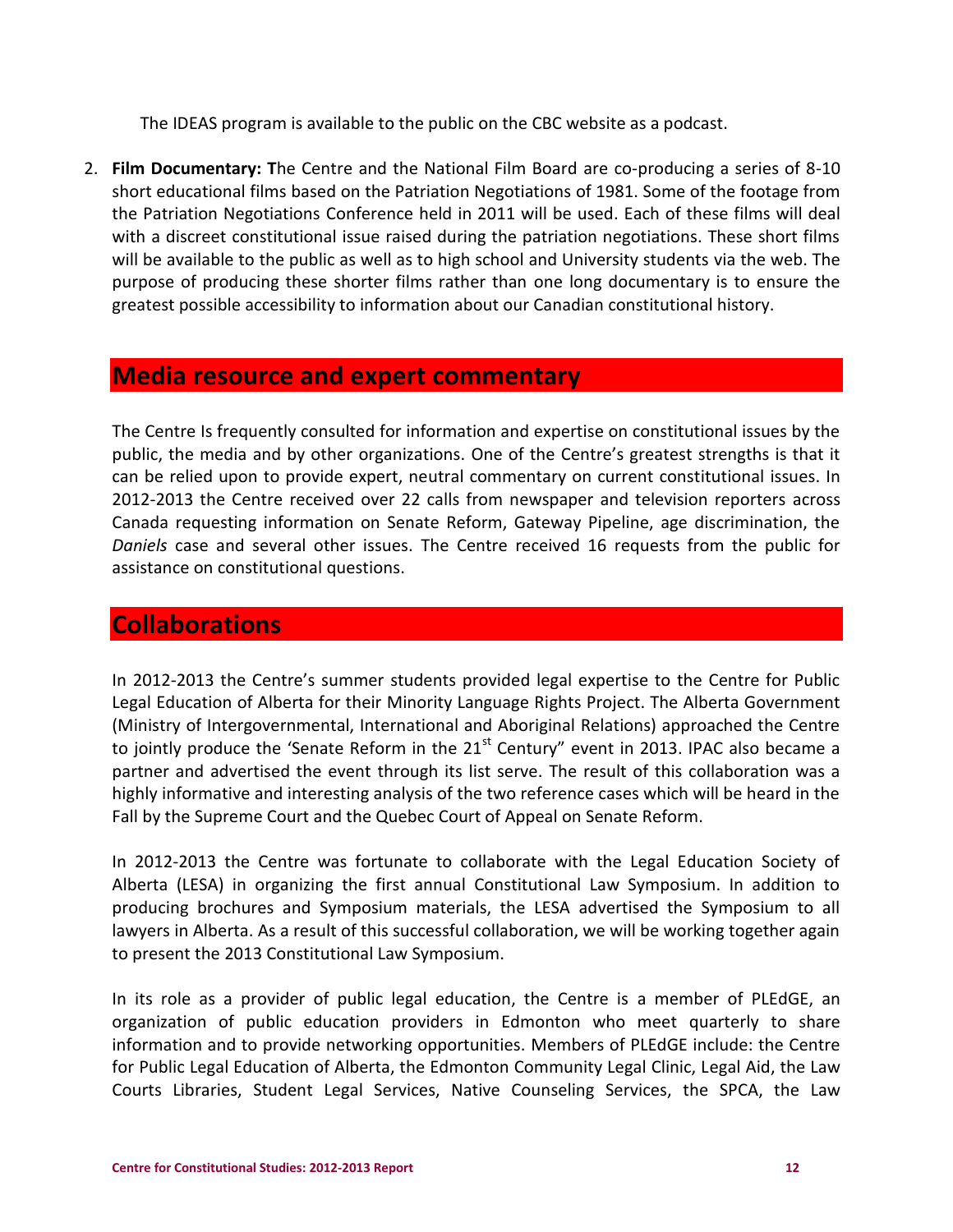Information Centre and Family Law Office. A major focus of this collaboration is access to justice.

Other organizations with which the Centre communicates and collaborates include: Parkland Institute, the Civil Liberties Research Centre and the John Humphrey Centre for Peace and Human Rights.

# **3. Other**

# **Laskin Moot**

Each year the Centre's Executive Director coaches the Laskin Moot for the Faculty of Law. The Laskin is a national, bilingual competition which focusses on constitutional and administrative law issues. Students from 18 law schools across Canada compete. Importantly, coaching the Laskin Moot provides the Centre with the opportunity to work with law students who are interested in constitutional issues. It also provides the Centre with visibility across the country and with the opportunity to meet with like minds at the moot competition. The competition is held in a different Canadian city each year and in March, 2013 , the Laskin Moot competition was held in Edmonton. Most significantly, the Faculty of Law, University of Alberta, won the competition for the first time in its history. It was also the first time any Western Canadian law school won the top prize for this moot. This victory was particularly important to the Faculty of Law given that it is celebrating its centenary year.

The stellar 2013 Laskin Moot Team included law students: Kathy Drouin-Carey, Francisco Marquez Stricker, Leah McDaniel, and Pablo Retamozzo.

# **Organizational and Funding Structure**

**Introduction:** The Centre for Constitutional Studies is unique as a University Research Centre that links with the Alberta public on issues of constitutional importance. It is the only centre in Canada to focus on constitutional issues from an interdisciplinary perspective and the only constitutional studies centre in Western Canada.

As a 'constellation' within the University, the Centre brings together academics from several disciplines within the University of Alberta and other Universities across the county as well as policy makers, lawyers and the public to advance the University's Academic Plan: *Dare to Discover – Learning, Discovery and Citizenship*.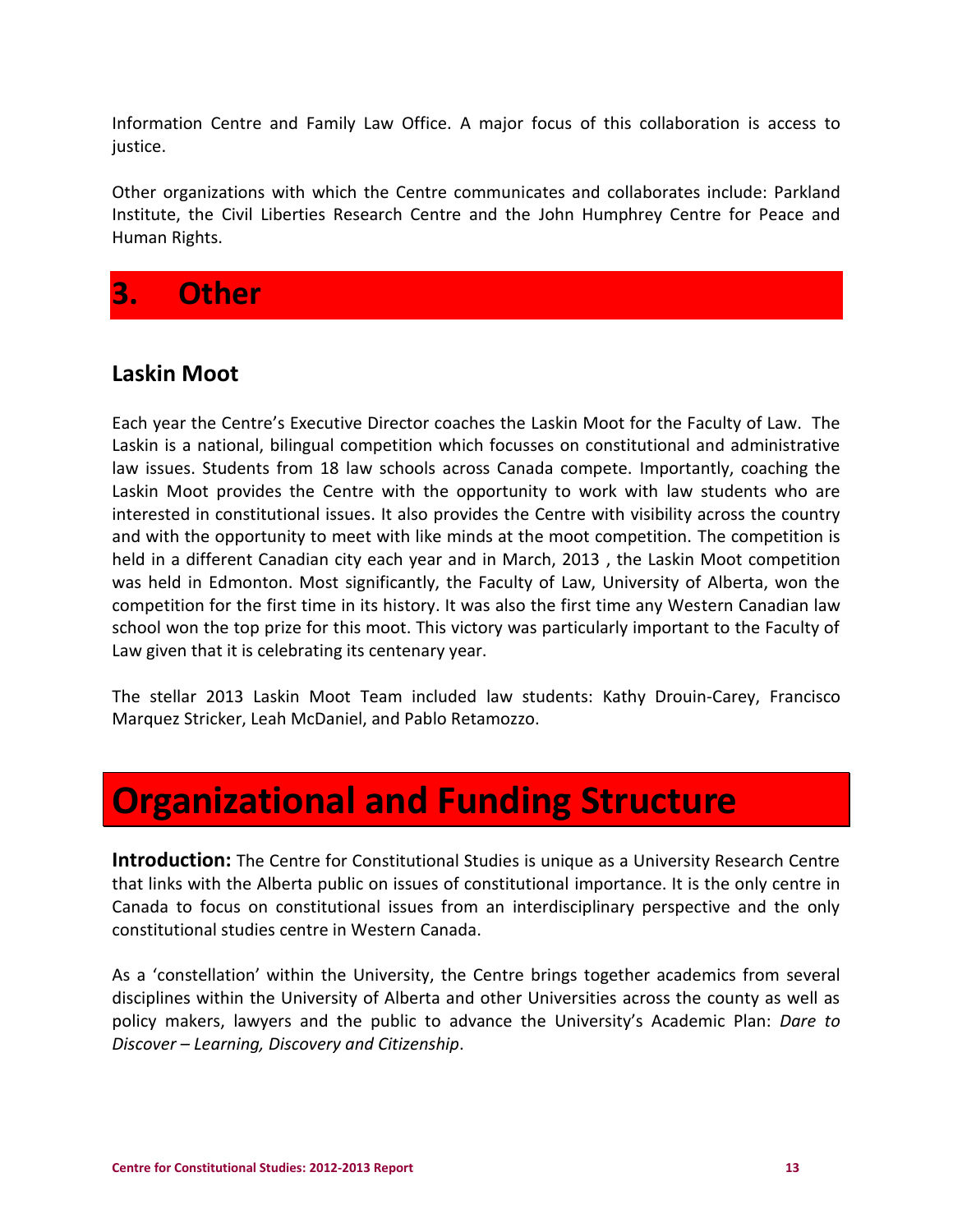The Centre's work includes a **Research** and a **Public Legal Education** (PLE) program. Key to its success is the complementarity of these two programs: research facilitated by the Centre provides the strong, reliable knowledge base essential to creating effective public legal education resources for Albertans.

### **Accountability**

The Centre for Constitutional Studies is an Academic Centre established at the University of Alberta and is accountable to the University through the Dean of the Faculty of Law. The Dean of the Faculty of Law is the trustholder for the Centre.

### **Board of Directors**

The **Board of Directors** of the Centre is inter-disciplinary with representatives from law, political science, history, philosophy and business at the University of Alberta as well as representatives of the legal profession, the not-for-profit sector, the judiciary and the government. The Board provides oversight with respect to the budget and sets strategic direction for the organization. The Centre is extremely fortunate to have this group of interested, engaged and hardworking board directors who are committed to the Centre's mandate and who regularly 'put their shoulders to the wheel' for fund development, advertising of events and programming suggestions. In keeping with its regular schedule of meetings, the Board of Directors met four times in fiscal 2012-2013. It also produced a Strategic Plan for 2012-2015.

A list of Board Directors (to March 2013) and their biographies can be found at Appendix A, of this report.

### **Staff**

The Centre has three full-time staff members, plus part-time student employees. In 2012-2013 the Program Manager position was filled for only two months. The position was abolished and replaced with a new position entitled the Education and Communications Coordinator. That position will be filled in 2013-2014. Staff members were:

- **Patricia Paradis,** Executive Director, responsible for the planning, coordination, and assessment of the Centre's programs, overseeing the management of the Centre's daily operations, planning and organizing conferences, speakers and other events and editing the *Review of Constitutional Studies* and *Constitutional Forum;*
- **Ken Dickerson,** Program Manager, responsible for public education programming;
- **Theresa Percheson,** Centre Administrator, is responsible for financial reporting, journal typesetting and production, promotions, and assistance with event planning;
- Three students, **Leah McDaniel** (Law 3L), **Judy Feng** (Law 2L) **and Kirsten Pue** (Political Science) were hired from May  $14<sup>th</sup>$  to August  $10<sup>th</sup>$  2012 to write plain language articles for the Centre website. Other students were employed on a casual basis during the academic year to provide assistance with editing.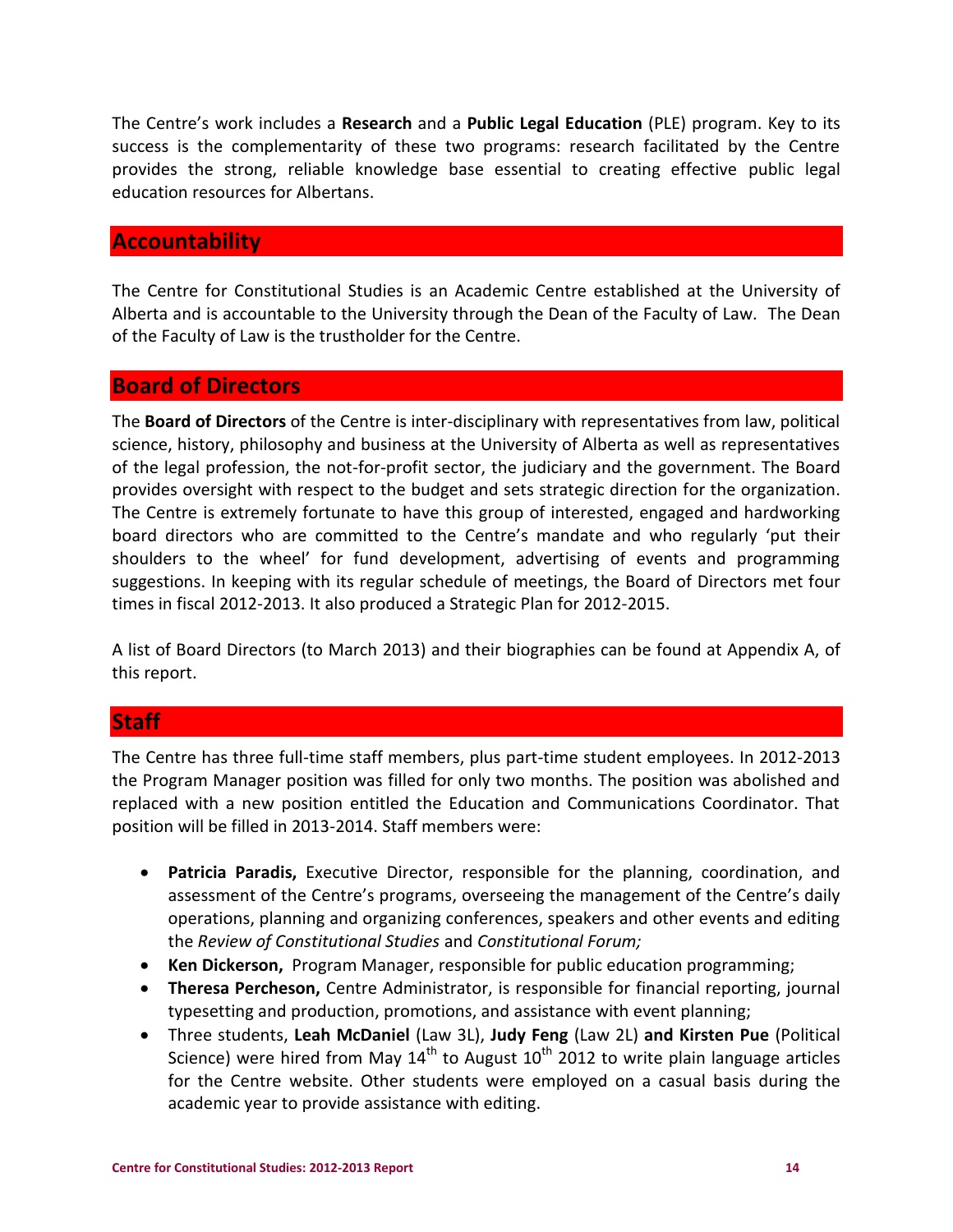### **Funding**

The Centre is generously funded by the Alberta Law Foundation (ALF) through an annual operating grant. It also receives revenues from its publications (subscriptions, book sales, interest and royalties), and through other grants for projects as appropriate. For the fiscal year ending March 31, 2013, the grant approved from the ALF was for \$350,510.00. Of that, \$297,611.00 was spent.

Publications revenue for the fiscal year which includes subscriptions to the *Review,* royalties for articles and book sales was \$13,444.00.

# **Thanking our Contributors**

The Centre creates an international hub for collaboration among academics from several disciplines - law, political science, history, philosophy and sociology - through its publications, conferences, events and planning committees. It is the fortunate recipient of much donated time by academics across the country and around the world as well as by members of the legal profession and of the public who generously donate their time to the Centre's work.

The Centre would like to thank the following **academics** for their work as Board Directors, Editorial Board members, Peer Reviewers, Journal contributors, Symposium Planning Committee members, Symposium presenters and for assistance with the Laskin Moot and with our summer students in fiscal 2012-2013:

Eric Adams – Law, U of A Bev Baines – Law, Queen's Natasha Bakht – Law, U of Ottawa Richard Bauman – Law, U of A Ben Berger – Law, Osgoode Stephane Bernatchez – Droit, U de Sherbrooke James Bickerton – Political Science St. Francis Xavier Barbara Billingsley – Law, U of A David Blaikie – Law, Schulich School of Law, Dalhousie Frederic Boily – Science politique – U Laval Phillip Bryden – Law, U of A Peter Carver – Law, U of A Larry Chartrand – Law, U Ottawa Neil Craik – U of Waterloo Hugo Cyr – Science politique - UQuam

Julie Debeljak – Monash - University of Australia Alexandra Dobrowolsky – Political Science, Saint Mary's U Adam Dodek – Law, U of Ottawa David Dyzenhaus – Law and Philosophy, U of T Jaye Ellis – Law, McGill Judith Garber – Political Science, U of A Alan Fenna – Politics, University of Perth Diana Ginn – Law, Schulich School of Law, Dalhousie Lois Harder – Political Science, U of A Richard Haigh – Law, Osgoode Joanna Harrington – Law, U of A Bruce Hicks – Political Science, Carleton Donald Ipperciel – Philosophy, U of A Cameron Jefferies – Law, U of A Jennifer Koshan – Law, U of Calgary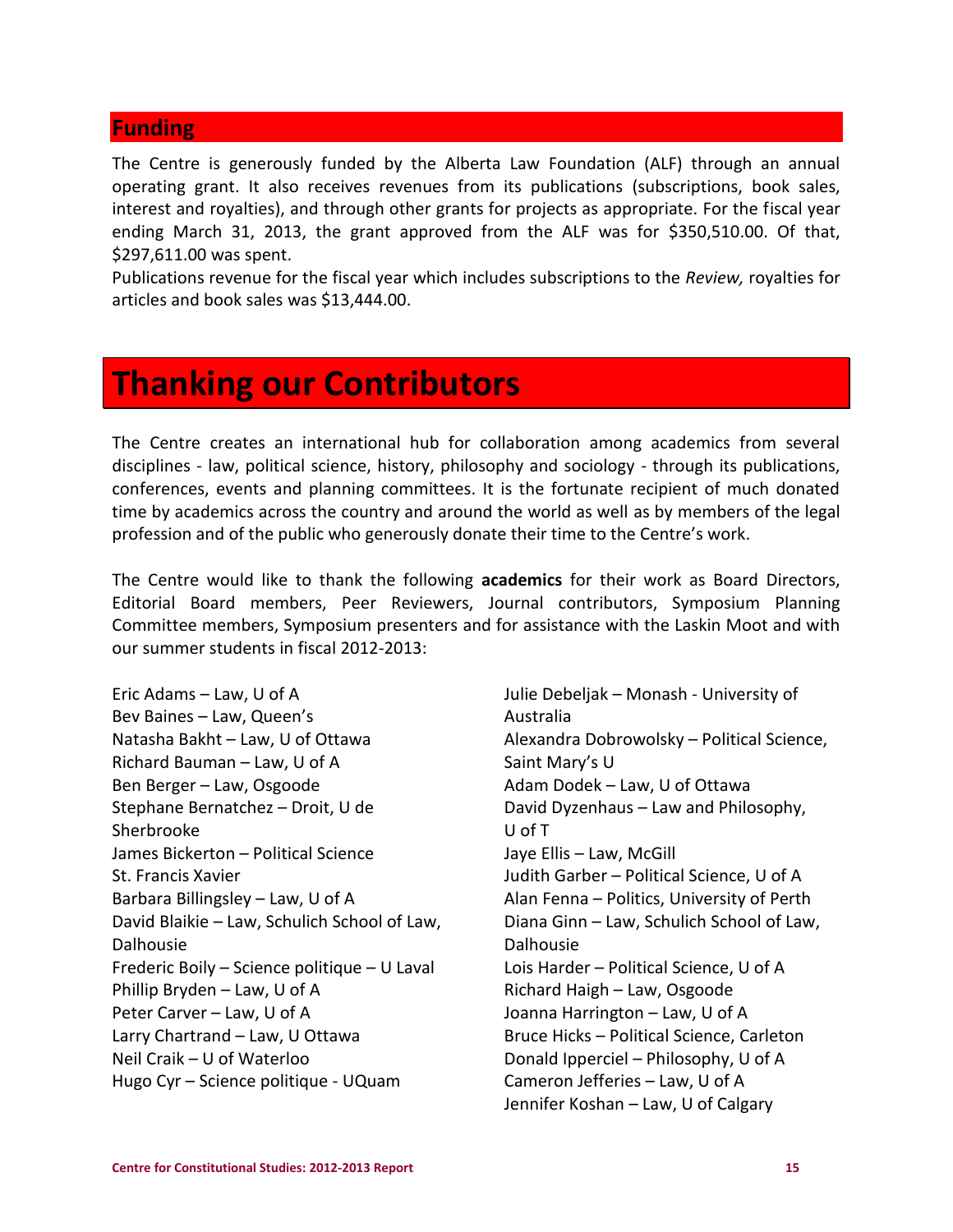Robert Leckey – Law, McGill Howard Leeson – Emeritus, Political Science, U Regina Jean Leclair –Droit, U de Montréal Matthew Lewans – Law, U of A Vanessa MacDonnell – Law, UNB Emmett MacFarlane – Political Science, U Vic Hanne Magnusson – Political Science, U of Hamburg Carissima Mathen – Law, U of Ottawa Anne McGillivray – Law, U of Manitoba Richard Moon – Law, U Windsor Dwight Newman – Law, U Sask Ubaka Ogbogu – Law, U of A Pam Palmater –Indigenous Studies Program Ryerson U Steve Patten – Political Science, U of A Steven Penney – Law, U of A David Percy – Law, U of A Janna Promislow – Law, Thompson Rivers Peter Russell –Political Science, U of T Peter Sankoff – Law, U of A Dan Preece – Political Science, Carleton Kent Roach – Law, U of T David Schneiderman – Law, U of T Hamish Stewart – Law, U of T Patrick Taillon –Droit, Laval Mark Tushnet – Harvard Lori Thorlakson – Political Science, U of A Luc Tremblay – Droit, U de Montréal Stella Varvis – Law, U of A

Jeremy Webber - Law, U Vic John Whyte – Emeritus, Political Science, Queen's Moin Yahya – Law, U of A Margot Young – Law, UBC Bruce Ziff – Law, U of A

### **The Centre thanks the following students and graduate students for their work on our website and our journals:**

Leah McDaniel Judy Feng Nicole Patterson Kirsten Pue Matthew Pagels James Raworth

Katherine Clackson

### **Graduate Students:** Sarah Hamill – Law, U of A Neil Reddekopp – Law, U of A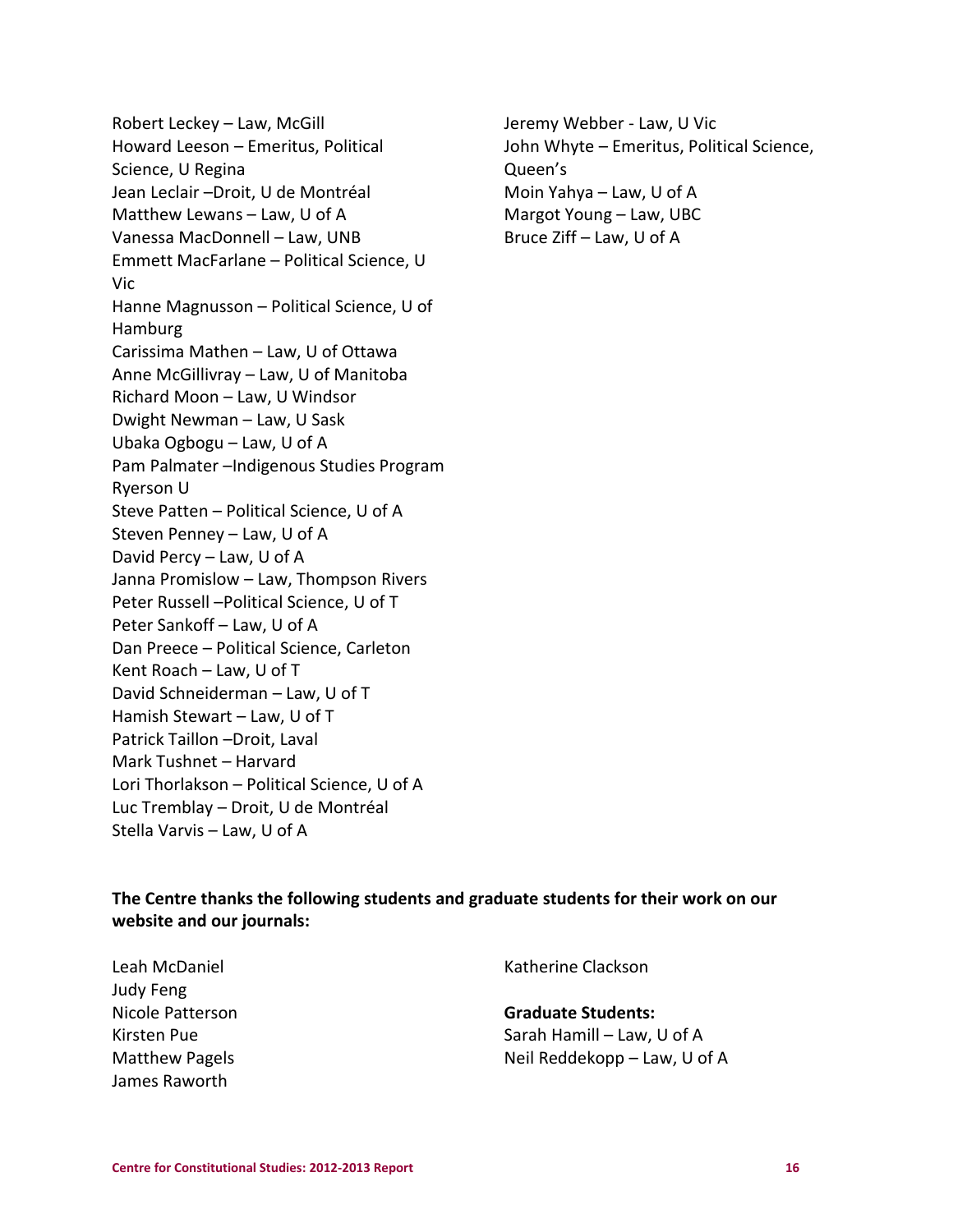**The Centre thanks the following lawyers and justices who were Board Directors, members of the Symposium Planning Committee, Symposium presenters, Law Day presenters, judges for practice rounds of the Laskin Moot competition and contributors to our Journals in 2012- 2013:**

Janice Ashcroft – Alberta Human Rights Commission Karine Deschamplains – Ackroyd LLP Kevan Feehan – Fraser Milner Casgrain LLP Colin Feasby – Osler, Harkin &Harcourt LLP Micah Goldstein – Ontario Attorney General Hon. Justice Sheila Greckol – Court of Queen's Bench of Alberta Tara Hayes – Royal Teskey Barristers Janet Keeping – Sheldon Chumir Foundation Ritu Khullar – Chivers Carpenter Kirk Lambrecht – Justice Canada Justine Mageau – Witten LLP Patrick Nugent – Nugent Law Office Craig Neuman – Neuman Thompson Dawn Ofner - LESA Don Padget – Alberta Justice Hon. Justice June Ross – Court of Queen's Bench of Alberta Andy Sims – The Sims Group

Hon. Justice Frans Slatter – Court of Appeal of Alberta Bronwyn Shoush – Alberta Aboriginal Relations Lindsay Tate – Pringle and Associates Margaret Unsworth – Alberta Justice Hon. Justice Joanne Veit – Court of Queen's Bench of Alberta

**The Centre thanks the following Members of the Public, Civil Servants, Former Politicians and Former Civil Servants for the donation of their time to the Centre as Board Directors, presenters and contributors to our publications.**

Oryssia Lennie Jared Wesley

Roy Romanow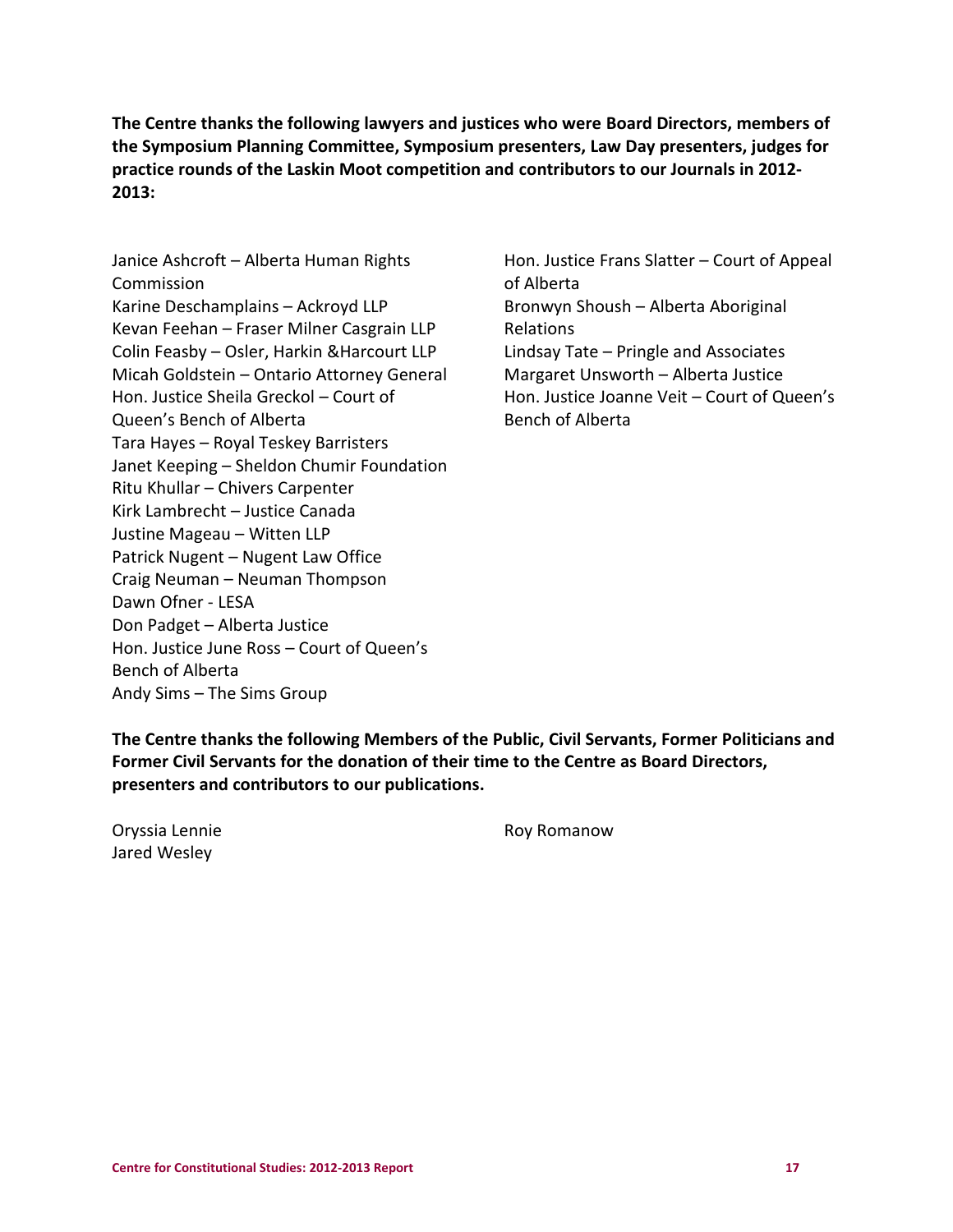# *Appendix A*

### **Board of Directors – 2012-2013 – Biographical Information**

### **Oryssia Lennie (Chair)**

Ms. Lennie was Deputy Minister of Western Economic Diversification Canada (WD) from 1997 until her retirement from the Public Service of Canada in June, 2009.

Prior to joining the Federal Government, she was the Deputy Minister of Federal and Intergovernmental Affairs, Government of Alberta (1990-97). From 1971-1990, she progressed through various positions in Alberta Federal and Intergovernmental Affairs. Throughout her career in the Alberta Government, she was extensively involved in constitutional negotiations as a member of the Alberta delegation in the discussions leading up to the *Constitution Act, 1982* and as head of the Alberta delegation of officials in the Meech Lake Accord and Charlottetown Accord negotiations.

She is a recipient of numerous awards, including the Lieutenant-Governor's Gold Medal for Excellence in Public Administration and the YWCA Women of Distinction Award for excellence in business and management.

### **Lois Harder (Vice-Chair), Professor, Department of Political Science and Associate Chair, Graduate Studies, University of Alberta**

Professor Lois Harder's main areas of study and teaching are political economy, social theory and gender and politics. Her current research concerns the law and politics of family relationships and citizenship in Canada, and the United States.

### **Eric Adams, Assistant Professor**

### **Faculty of Law, University of Alberta**

Professor Eric Adams', (PhD, U of T) current teaching and research interests are in the areas of constitutional, employment law, and legal history. His latest project, "The Idea of Constitutional Rights and the Transformation of Canadian Constitutional Law", locates a critical strand of Canada's rights revolution in the constitutional thinking of legal scholars, lawyers, and judges.

### **Kevin Feehan, Q.C.**

Kevin Feehan has been practicing law in the province of Alberta since 1979. Currently, he is a partner at the national law firm of Fraser Milner Casgrain LLP, Barristers and Solicitors in Edmonton, Alberta. He practices law primarily in the area of civil litigation with an emphasis on health law, education law, constitutional law, personal injury, medical malpractice and commercial litigation. Mr. Feehan is a sessional instructor in constitutional litigation for the Faculty of Law, University of Alberta.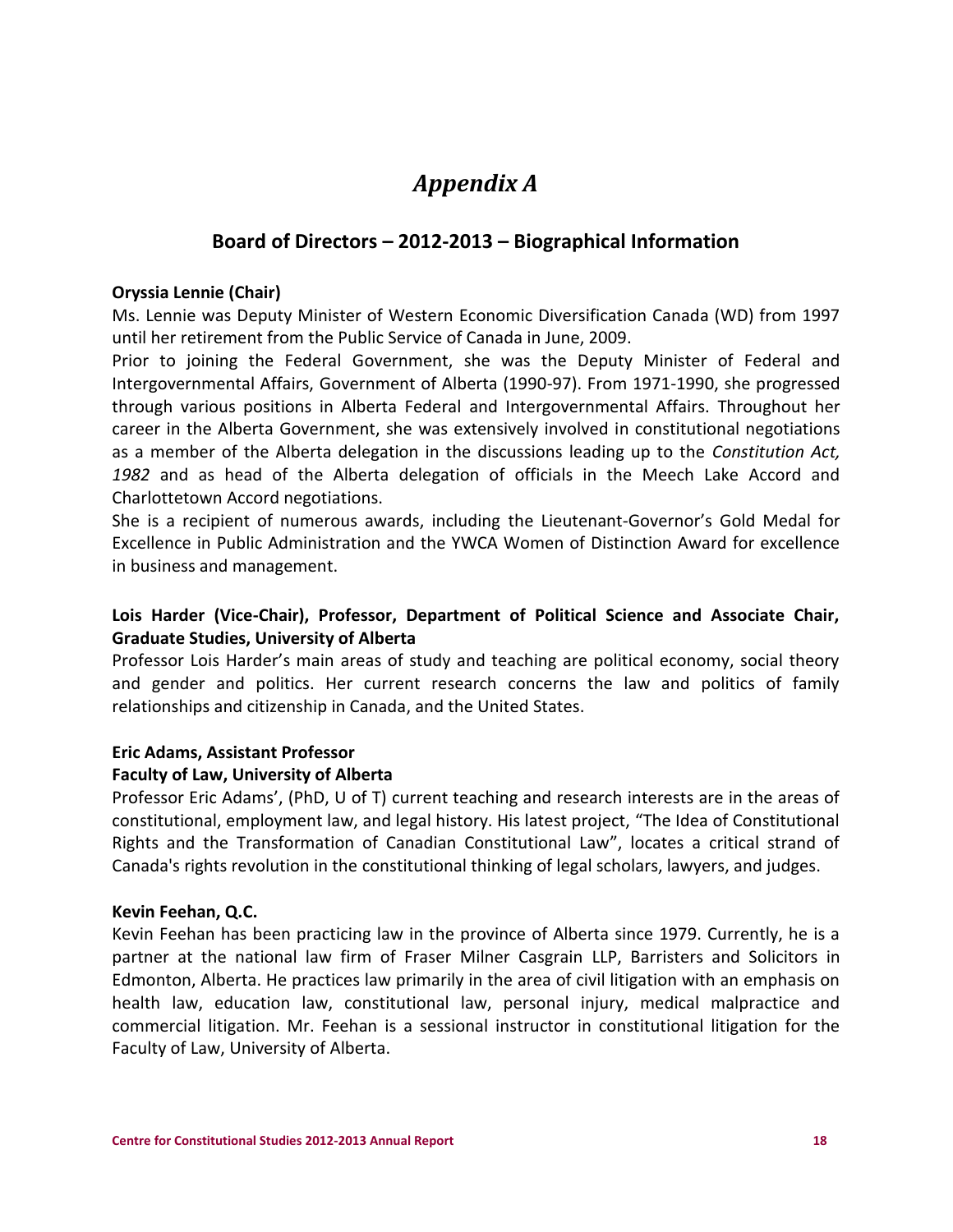### **Judith A. Garber, Associate Professor**

### **Department of Political Science, University of Alberta**

Professor Judith Garber (PhD) teaches in the areas of law and politics, US constitutional law, US politics, and urban politics at the University of Alberta. Her in-progress research concerns the role of US cities in the "war on terrorism," the role of "the street" in political theories of cities and space, and the constitutional conflicts between local land use regulations and religious rights claims in the US.

### **Joanna Harrington, Professor Faculty of Law, University of Alberta**

Professor Joanna Harrington is an associate dean in the Faculty of Graduate Studies and Research at the University of Alberta. She has experience in comparative constitutional law and constitutional reform, having worked for a member of the British House of Lords during a time of significant constitutional reform in the UK. Professor Harrington teaches and writes in the fields of international law and Canadian and comparative constitutional law, with her published work examining such topics as the democratic deficit in treaty-making, the interplay between international human rights treaties and domestic bills of rights, and the role for human rights protections in counter-terrorism efforts and other forms of cooperation in cross-border criminal law enforcement. In addition to articles in the *American Journal of International Law*, the *International and Comparative Law Quarterly*, and the *McGill Law Journal*, among others, she is also the author of the *Public International Law* title in the *Halsbury's Laws of Canada*  series. Joanna is a recipient of a 2012 Killam Professorship and of the Martha Cook Piper Research Prize in 2007.

### **Janet Keeping, President Sheldon Chumir Foundation for Ethics in Leadership**

Janet Keeping graduated in architecture from MIT (1971), studied environmental design (1973- 1975), did an MA in Philosophy (1977) and graduated from the University of Calgary's Faculty of Law (1981). She was a co-founder (in 1982 with Sheldon Chumir) and first Executive Director of the Alberta Civil Liberties Research Centre. Before going to work at the Chumir Foundation, Janet was a Research Associate for many years with the Canadian Institute of Resources Law where she wrote on various topics connected with the law on development of natural resources, including the intersection of human rights law with the law governing the oil and gas industry in Alberta.

Janet's resources law work took her to Russia dozens of times between 1992 and 2006. That experience inspired an intense interest in the rule of law, a subject on which she continues to speak and write.

### **Nathalie Kermoal, Professor**

**Faculties of Native Studies and Campus Saint Jean, University of Alberta** Nathalie Kermoal began a two year term as Special Advisor to the Provost in January 2013. She is of Breton descent and has a joint appointment between the Faculty of Native Studies and the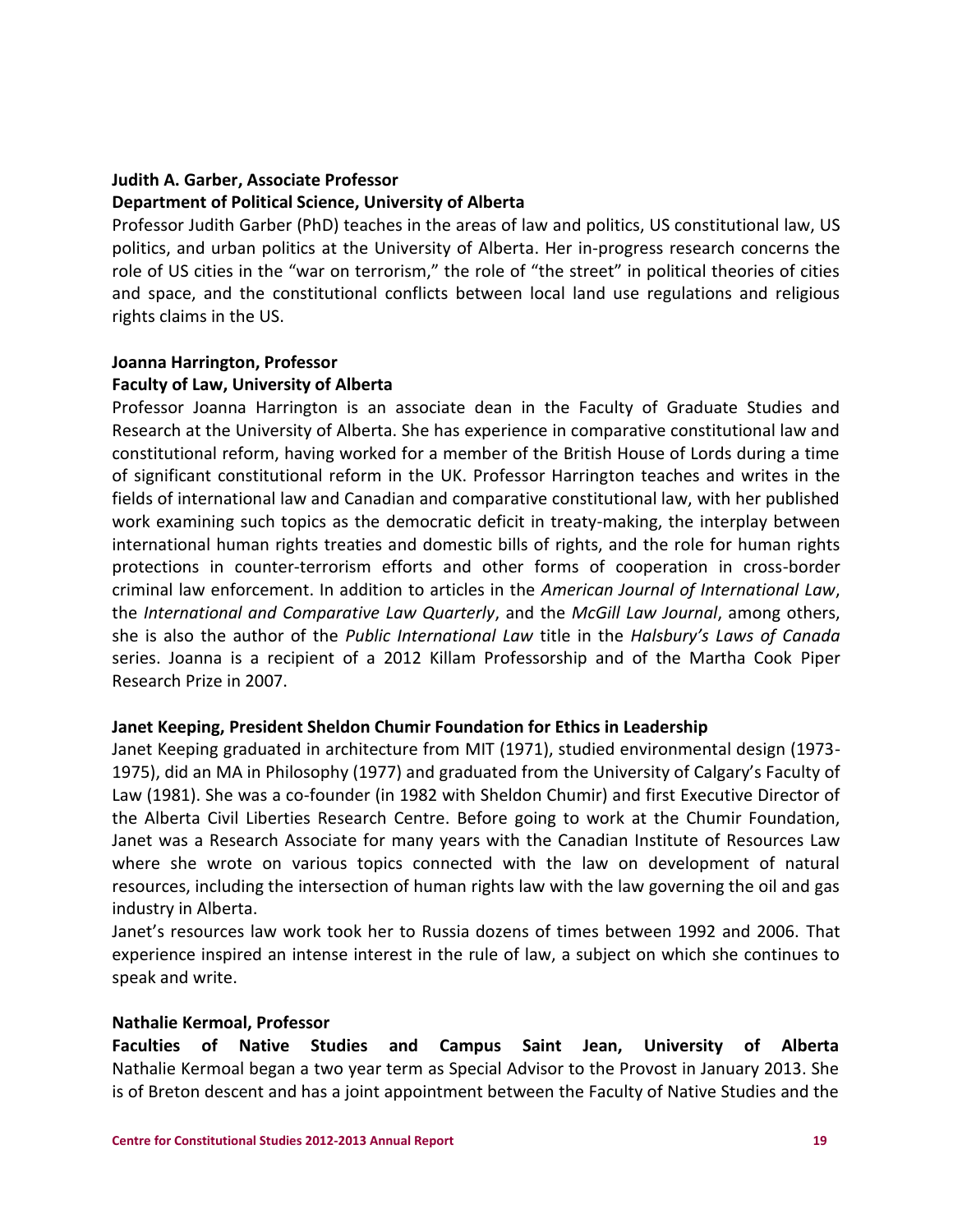Campus Saint-Jean at the University of Alberta. She is a bilingual specialist (French and English) in Canadian history and more specifically in Métis history. She did her M.A in contemporary History at the University of Nantes (France) and her Ph.D in Canadian History at the University of Ottawa. She has published two books: *Alberta's Francophones* and *Un passé métis au féminin* as well as articles on the Métis, Contemporary Aboriginal Art as well as the Calgary School. She is involved in several research projects pertaining to the Métis, urban Aboriginal issues as well as a biography on the Oblate missionary, Albert Lacombe. Her areas of interests are Métis issues (Historical and Contemporary), Aboriginal constitutional issues, urban Aboriginal history, Contemporary Aboriginal Art and Aboriginal Women's Issues.

### **Donald Padget**

### **Alberta Justice**

Donald Padget is a member of Counsel for the Alberta Justice and Attorney General's Office. As part of the Constitutional Law team, he represents the Alberta Attorney General in constitutional cases and interventions in courts, including the Supreme Court of Canada and the Alberta Court of Appeal. He also conducts litigation and provides opinions relating to constitutional law. Donald obtained is LL.M. from the Osgoode School of Law. He also holds a Bachelor of Laws (University of Alberta) (1994), Master of Arts, Political Studies from Queen's University (1991), and Bachelor of Social Science (Hons), University of Ottawa (1988).

### **June Ross, Hon. Madam Justice Alberta Justice**

The Hon. Madam Justice June Ross is a member of the Court of Queen's Bench of Alberta and graduate of the University Of Alberta Faculty Of Law in 1979.

### **Bronwyn Shoush**

### **Alberta Aboriginal Relations**

Bronwyn Shoush is Director, Aboriginal Justice Initiatives with the ministry of Aboriginal Relations, Government of Alberta. She is an Aboriginal lawyer, member of the Law Society of Alberta, and the Indigenous Bar Association of Canada. Ms. Shoush has a strong interest in federalism and constitutional studies. An important part of her work is building relationships with Aboriginal communities in urban, rural and remote locations, and working with them and others towards safe, secure communities.

### **Matthew Woodley**

### **Reynolds Mirth Richards and Farmer LLP**

Matthew Woodley is a partner with the law firm Reynolds Mirth Richards and Farmer LLP in Edmonton, Alberta. He carries on a general practice with an emphasis on media, administrative and employment law. He is also a Sessional Instructor at MacEwan University.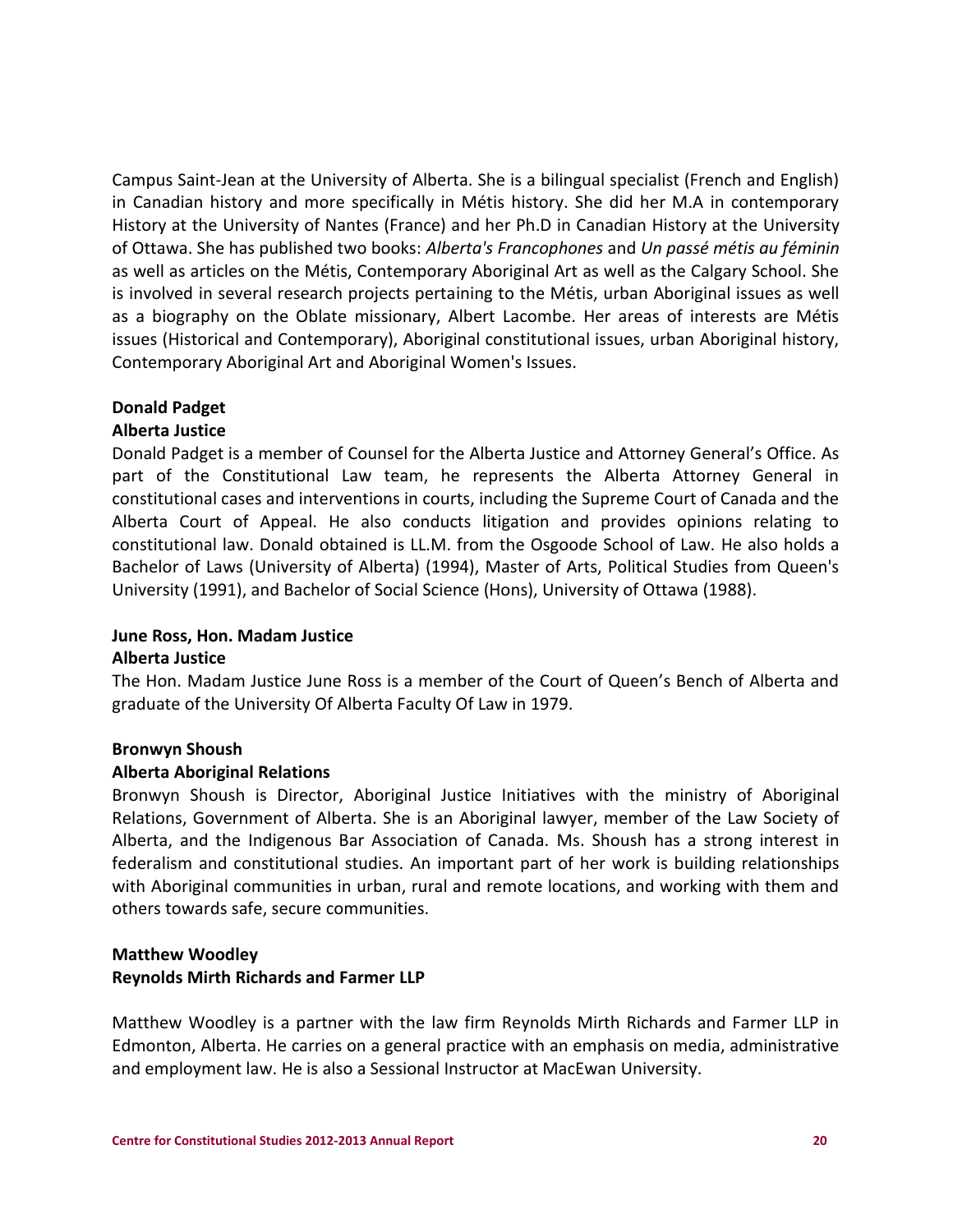# *Appendix B*

VOLUME 17 . NUMBER 1 . JUNE, 2012

resieur

### **Table of Contents**

|              | <b>Articles</b>                                                                                                                                         |
|--------------|---------------------------------------------------------------------------------------------------------------------------------------------------------|
| $\mathbf{1}$ | The Charter at 30: A Reflection                                                                                                                         |
|              | John D. Whyte                                                                                                                                           |
| 15           | Les principes constitutionnels non écrits                                                                                                               |
|              | Luc B. Tremblay                                                                                                                                         |
| 53           | The Protective Function and Section 7 of the Canadian<br><b>Charter of Rights and Freedoms</b>                                                          |
|              | Vanessa A. MacDonnell                                                                                                                                   |
| 87           | The 23rd Annual McDonald Lecture in Constitutional Studies<br>Dignity in Administrative Law: Judicial Deference in a<br><b>Culture of Justification</b> |
|              | David Dyzenhaus                                                                                                                                         |
|              | <b>Book Reviews</b>                                                                                                                                     |
| 115          | Review of The Politics of Judicial Independence, edited by<br><b>Bruce Peabody</b>                                                                      |
|              | Adam M. Dodek                                                                                                                                           |
| 135          | Review of Tribal Constitutionalism: States, Tribes,<br>and the Governance of Membership, Kirsty Grover                                                  |
|              | Pamela D. Palmater                                                                                                                                      |